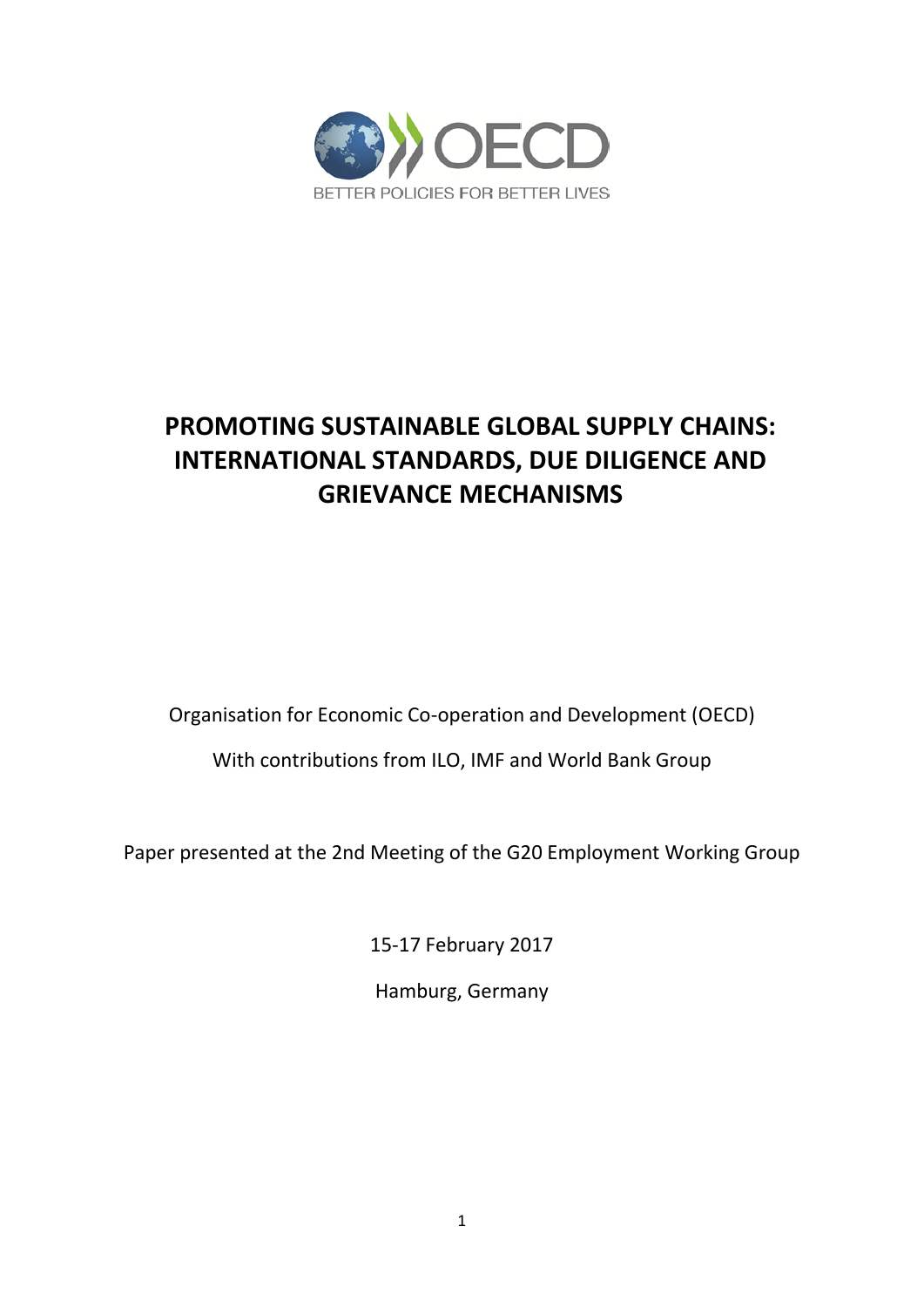The OECD and the ILO, with inputs from the IMF and WBG, have drafted complementary issue notes on sustainable supply chains at the request of the G20 German presidency. The paper by the ILO addresses the economic and social impact of global supply chains, particularly in G20 countries, the opportunities and challenges for ensuring that global supply chains maximize their contributions to sustainable growth and decent work, and some of the public and private governance measures already undertaken in that regard. A first Annex discusses the Vision Zero Fund, and a second Annex discusses living wages. The paper by the OECD addresses ways in which to achieve and strengthen responsible business conduct, focusing on key multilateral frameworks, such as the OECD Guidelines for Multinational Enterprises, the UN Guiding Principles on Business and Human Rights, and the ILO Declaration of Principles Concerning Multinational Enterprises and Social Policy, as well as on domestic legal and policy frameworks aimed at promoting sustainable supply chains; guidance on due diligence, and grievance mechanisms for victims of adverse impacts related to business operations. Annex 1 focuses on the core concepts and key actions for due diligence, and Annex 2 provides examples of cases handled by National Contact Points for the OECD Guidelines for Multinational Enterprises.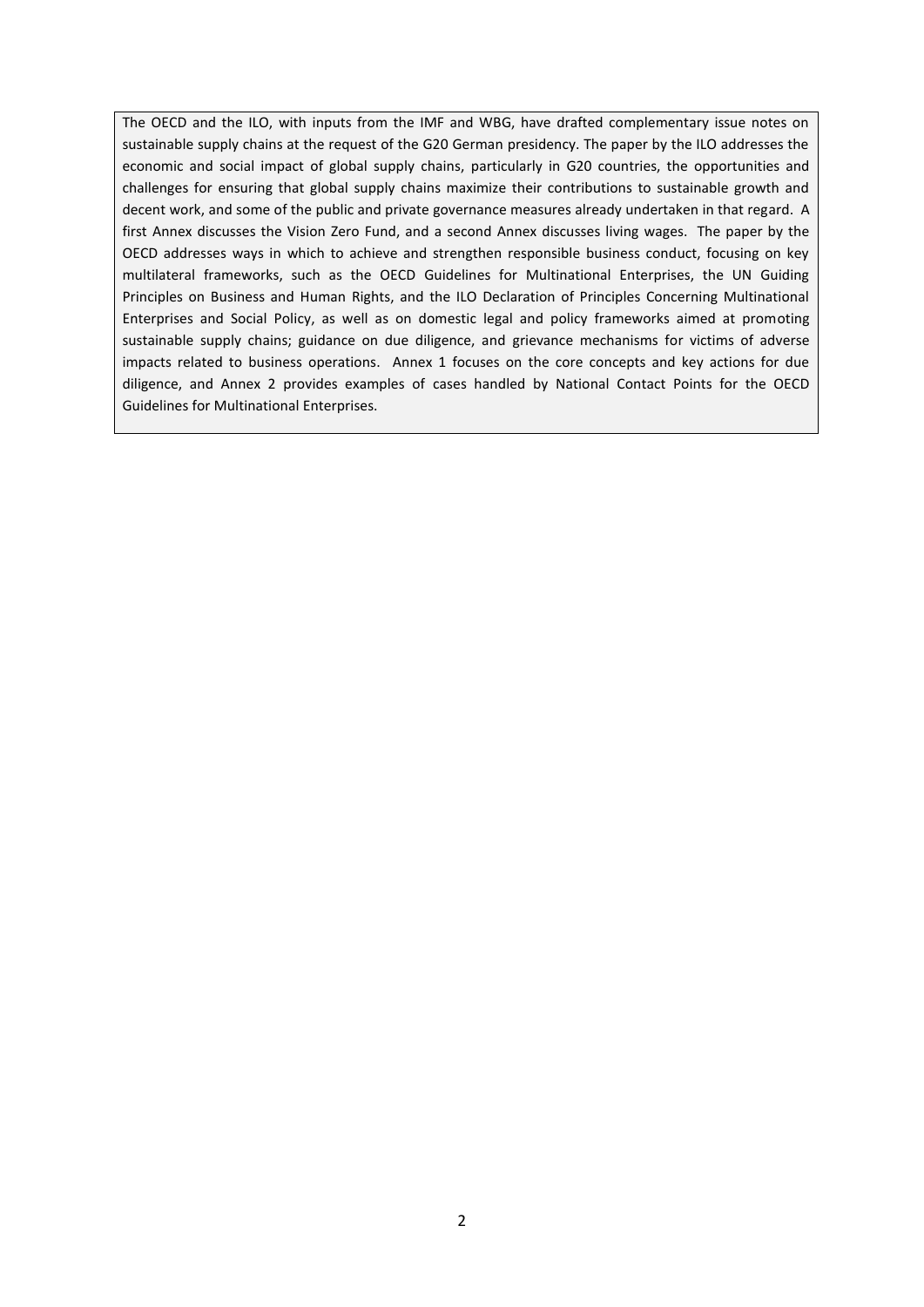# **Table of Contents**

| 1.   |                                                                                    |  |
|------|------------------------------------------------------------------------------------|--|
| 1.1. |                                                                                    |  |
| 1.2. |                                                                                    |  |
| 1.3. |                                                                                    |  |
| 2.   |                                                                                    |  |
| 2.1. |                                                                                    |  |
| 2.2. | Positioning sustainable supply chains in the international framework for trade and |  |
| 3.   | The role of due diligence in enabling sustainable supply chains  11                |  |
| 4.   | Domestic legal and policy frameworks to enable sustainable supply chains  13       |  |
| 5.   |                                                                                    |  |
|      |                                                                                    |  |
|      |                                                                                    |  |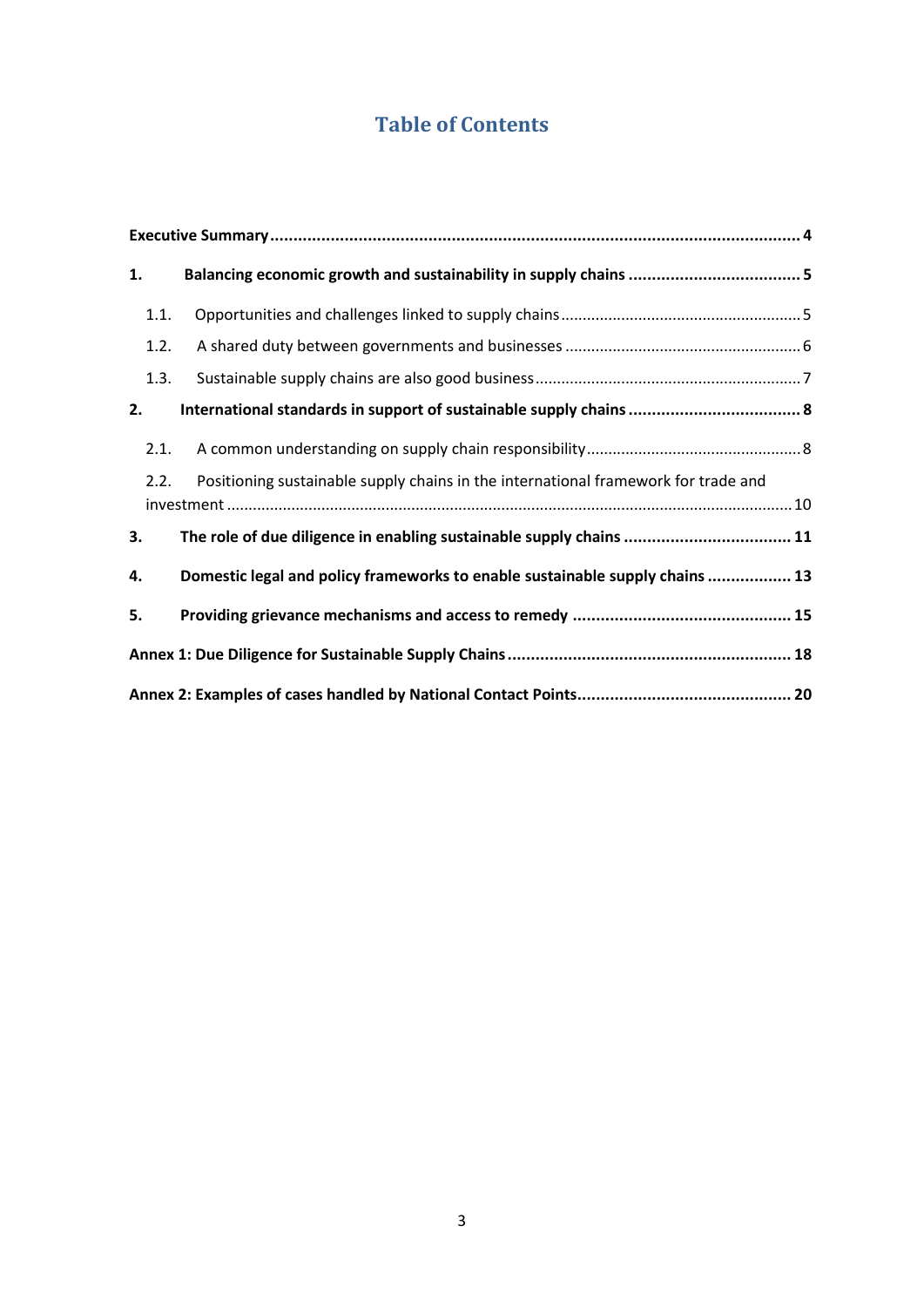## <span id="page-3-0"></span>**Executive Summary**

Global value chains have become a dominant feature of world trade and investment, encompassing developing, emerging, and developed economies. The process of producing goods is increasingly fragmented and carried out wherever the necessary skills and materials are available at a competitive cost and quality. This has led to societal benefits, but also to challenges in balancing economic growth and social and environmental sustainability. In many countries, policy and legal frameworks to ensure social and environmental protection have not kept pace with the expansion and complexity of cross-border supply chains and have not been able to adequately address the adverse impacts these have generated.

Enabling sustainable supply chains in a shared duty between governments and companies, and G20 countries, the main drivers of global trade and investment, are taking measures in this regard. International standards and resolutions adopted by the UN, OECD and ILO reflect the expectation that companies act responsibly, not only in their own operations, but also through their entire supply chains. Most G20 countries have committed to these international standards, but, in practice, implementation and governance gaps remain.

The role of governments in ensuring that supply chains are sustainable includes establishing and enforcing an adequate legal framework that protects the public interest and underpins responsible business practices, and monitoring business performance and compliance with regulatory frameworks. Some G20 countries have embedded supply chain responsibility in legislation requiring that large companies identify and address adverse impacts on people and the environment through their supply chains. A number of G20 countries also include references to responsible business conduct in trade and investment agreements, thereby promoting these standards among their partners.

This heightened expectation has created a demand for more guidance on how companies can effectively implement responsible business conduct standards both in their own operations and in their supply chains. In response to this demand, the OECD, in cooperation with governments, business, workers and other stakeholders, has developed detailed guidance to help companies apply due diligence to identify and address adverse impacts in the minerals, extractives, agriculture, garment and footwear, and financial sectors. This guidance is being actively promoted by governments, and is increasingly used by companies. The adoption by G20 countries of a common set of principles for due diligence would contribute to levelling the playing field for companies operating globally and wishing to make their supply chains more sustainable.

Under international standards, governments are also expected to provide grievance mechanisms and access to remedy to victims of actual and potential harms related to business operations. The National Contact Points set up by adherents to the OECD Guidelines for Multinational Enterprises (which include 14 G20 members) carry out the double function of promoting responsible business conduct and providing guidance to business, and helping resolve issues linked to harms related to business operations. An increasing number of cases handled by National Contact Points deal with issues linked to supply chains. Adherence by all G20 members to the OECD Guidelines would expand the network of National Contact Points, and thereby contribute to the implementation of responsible business conduct standards in the majority of global supply chains.

In sum, a number of tools and mechanisms are in place to make global supply chains more sustainable. However, a greater uptake by all G20 countries of these tools and mechanisms is needed to effectively drive sustainability through global supply chains.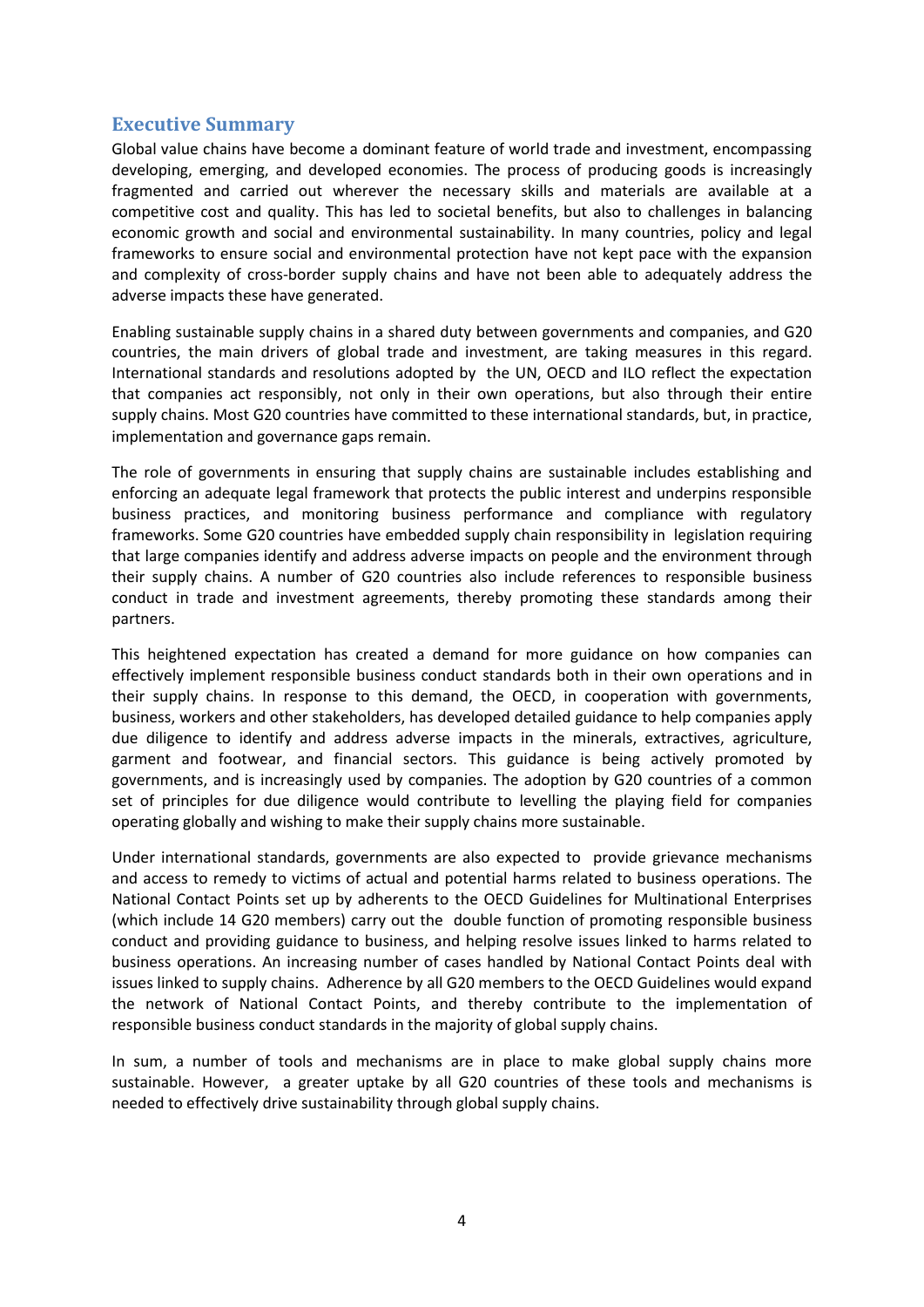# <span id="page-4-0"></span>**1. Balancing economic growth and sustainability in supply chains**

### <span id="page-4-1"></span>**1.1. Opportunities and challenges linked to supply chains**

1

Global value chains have become a dominant feature of world trade and investment, encompassing developing, emerging, and developed economies. The process of producing goods, from raw materials to finished products, is increasingly fragmented and carried out wherever the necessary skills and materials are available at a competitive cost and quality.<sup>1</sup> The revolution in information and communications technology, coupled with the development of ever more complex production processes, has allowed firms to establish chains as intricate as they are efficient.<sup>2</sup> This presents a major development opportunity and has led to societal benefits such as job creation (helping lift millions of people out of poverty), skills development, and technology transfer. On the other hand, balancing economic growth and sustainability goals linked to global supply chains also presents challenges, both for governments and businesses. In many countries, policy and legal frameworks to ensure social and environmental protection have not kept pace with the expansion and complexity of cross-border supply chains and have not been able to adequately address the adverse impacts these have generated.

A few compelling figures show the urgent need to address this imbalance. The ILO estimates that almost 21 million people are victims of forced labour; other estimates present almost double that number. $3$  An estimated 168 million children are trapped in child labour, accounting for 11% of overall child population, with more than half working in hazardous conditions.<sup>4</sup> While these numbers cannot solely be attributed to the rise of supply chains, their complexity – and the resulting lack of visibility - in many cases lead to illegal subcontracting and an increase in almost all human rights and labour risks, including child labour, forced labour, harassment and violence, and unsafe working conditions. 5

Increased environmental damage is also linked to supply chains. For example, UNEP estimates that of the total top ten traded species, 74% are categorised as fully to over-exploited, while the remaining ones are fully exploited or depleted, linking this to the pressures on supply

<sup>1</sup> OECD (2015) *Participation of developing countries in global value chains: Implications for trade and traderelated policies*, Summary Paper of OECD Trade Policy Paper, No. 179, OECD, Paris, [www.oecd.org/countries/mali/Participation-Developing-Countries-GVCs-Summary-Paper-April-2015.pdf.](http://www.oecd.org/countries/mali/Participation-Developing-Countries-GVCs-Summary-Paper-April-2015.pdf)

<sup>2</sup> OECD, WTO and World Bank (2014) *Global value chains. Challenges, opportunities and implications for policy* Report prepared for submission to the G20 Trade Ministers Meeting Sydney, Australia, 19 July 2014, www.oecd.org/tad/gvc\_report\_g20\_july\_2014.pdf. ; OECD (2013), *Interconnected Economies: Benefiting from Global Value Chains*, OECD Publishing, Paris, http://dx.doi.org/ 10.1787/9789264189560-en.

 $31LO$ ILO (2016), *Forced labour, modern slavery and human trafficking website*; [http://www.ilo.org/global/topics/forced-labour/lang--en/index.htm;](http://www.ilo.org/global/topics/forced-labour/lang--en/index.htm) Walk Free Foundation (2014) *Tackling modern slavery in supply chains*; *http://business.walkfreefoundation.org/*

<sup>4</sup> ILO (2015), *World Report on Child Labour 2015: Paving the way to decent work for young people*, [http://www.ilo.org/ipec/Informationresources/WCMS\\_358969/lang--en/index.htm;](http://www.ilo.org/ipec/Informationresources/WCMS_358969/lang--en/index.htm) Global Slavery Index (2016), *Global Slavery Index Global Findings*[, http://www.globalslaveryindex.org/findings/](http://www.globalslaveryindex.org/findings/)

<sup>&</sup>lt;sup>5</sup> Walk Free Foundation (2016) Harnessing the power of business to end modern slavery http://walkfreefoundation.org-assets.s3-ap-southeast-

<sup>2.</sup>amazonaws.com/content/uploads/2016/12/01213809/Harnessing-the-power-of-business-to-end-modernslavery-20161130.pdf; Ethical Corporation (2014) Modern slavery and the role of business www.ethicalcorp.com/supply-chains/modern-slavery-and-role-business.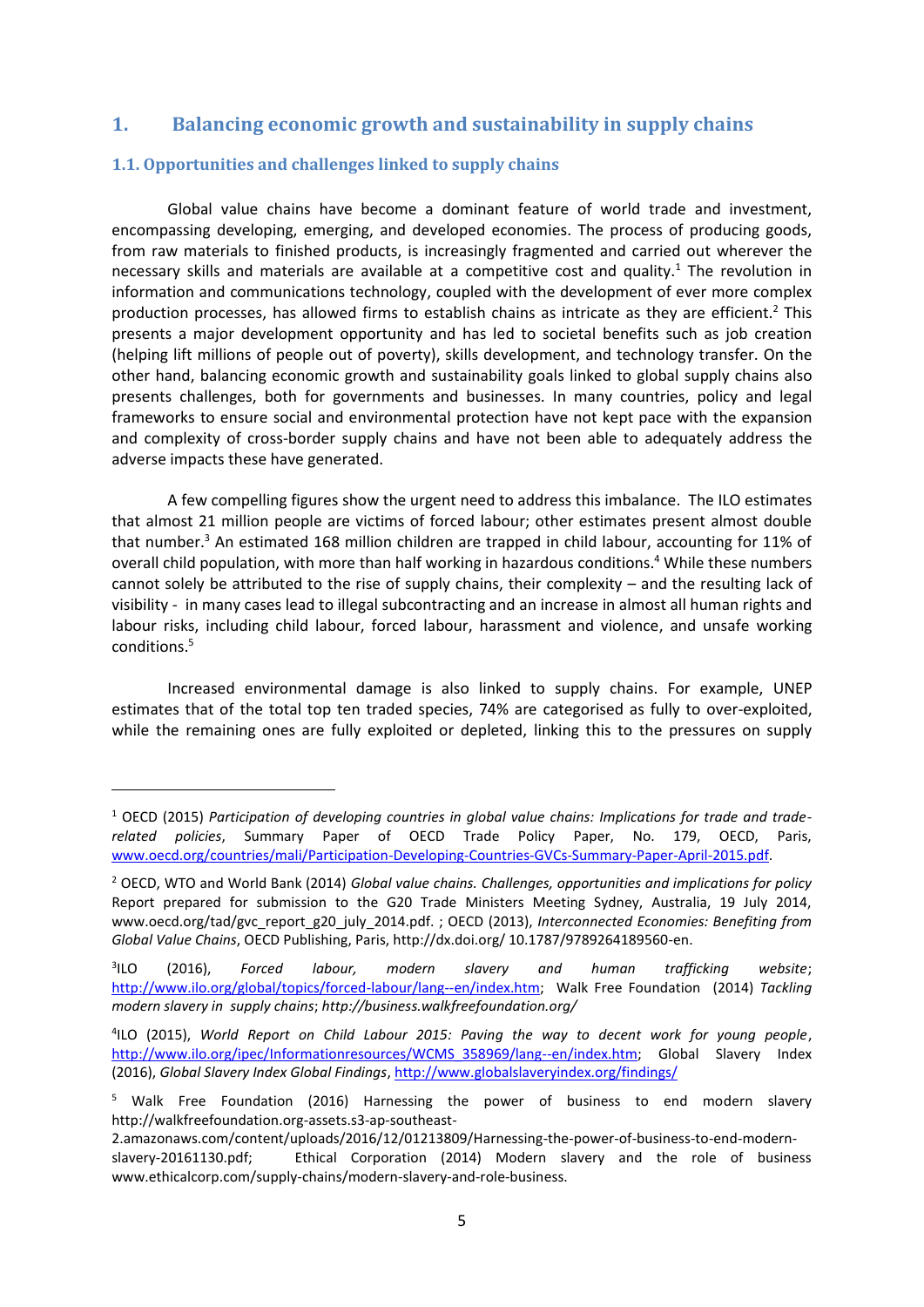chains to meet consumer demands and purchasing practices.<sup>6</sup> In another estimate by the Global Environment Facility (GEF), three widely traded commodities (soy, beef and palm oil) are responsible for close to 80% of tropical deforestation worldwide and for 12% of greenhouse gas emissions globally.<sup>7</sup>

Today, there is a growing recognition that to achieve sustainable and inclusive growth, there is a need for responsible business practices through the entire supply chain, and for not only more, but better investment. G20 countries are the main actors in global trade and investment, and hence, strong drivers of global value chains: in 2015, they accounted for 77% of exports and 70% of imports, as well as 57% of FDI inflows and 48% of FDI outflows. G20 governments, thus, have a crucial role to play in engaging all actors toward achieving social and economic sustainability in supply chains.<sup>8</sup>

### <span id="page-5-0"></span>**1.2. A shared duty between governments and businesses**

1

Addressing the challenges associated with global supply chains is a primary duty of governments; they should provide an enabling framework to allow countries to fully benefit from greater integration, while at the same time ensure respect for stakeholder rights and public good. Business responsibility to respect stakeholder rights does not depend on the existence of government regulation or its enforcement. However, achieving meaningful outcomes to meet this responsibility also requires that governments address governance gaps with regard to global business operations that allow human and environmental tragedies to occur and create an uneven playing field between responsible and irresponsible businesses.

The need for joint action becomes even more important in the context of achieving the 2030 Agenda for Sustainable Development, in particular given the key role of the private sector.<sup>9</sup> Indeed, fostering responsible business conduct can support many of the Sustainable Development Goals (SDGs), for example, promoting sustainable business practices, managing environmental impacts and addressing climate change, increasing resource efficiency, combatting discrimination and violence against women, respecting human rights and labour rights and combatting corruption and illicit financial flows.<sup>10</sup>

Sustainability is also a market access issue. Value chain activity is very sensitive to the quality of the business environment, which, in addition to the development of human capital, infrastructure, availability of capital and quality of institutions, has been identified as one of the

<sup>6</sup> UNEP (2009) The role of supply chains in addressing the global seafood crisis [http://unep.ch/etb/publications/Fish%20Supply%20Chains/UNEP%20fish%20supply%20chains%20report.pdf.](http://unep.ch/etb/publications/Fish%20Supply%20Chains/UNEP%20fish%20supply%20chains%20report.pdf)

 $7$  Global Environment Facility (GEF) (2014), Taking tropical deforestation out of global supply chains [https://www.thegef.org/sites/default/files/publications/GEF\\_Commodities-R3\\_0.pdf.](https://www.thegef.org/sites/default/files/publications/GEF_Commodities-R3_0.pdf)

<sup>8</sup> Trade data refer to world merchandise trade exports and imports. Source: OECD G20 Merchandise Trade Statistics Database and UN Statistics Division International Trade Statistics Yearbook 2015; OECD International Direct Investment Statistics database and IMF.

<sup>&</sup>lt;sup>9</sup> A number of Sustainable Development Goals (SDGs) refer to responsible production patterns, inclusive and sustainable economic growth, employment and decent work for all. The Paris Agreement on Climate Change also underlines the critical role of business in tackling climate change, including through reducing greenhouse gas emissions and improving environmental performance. [http://oecdinsights.org/wp](http://oecdinsights.org/wp-content/uploads/2015/09/MNE-Guidelines-SDGs1.pdf)[content/uploads/2015/09/MNE-Guidelines-SDGs1.pdf.](http://oecdinsights.org/wp-content/uploads/2015/09/MNE-Guidelines-SDGs1.pdf) 

<sup>10</sup> OECD (2016), *Development Co-operation Report 2016: The Sustainable Development Goals as Business Opportunities*, DOI: [http://dx.doi.org/10.1787/dcr-2016-en.](http://dx.doi.org/10.1787/dcr-2016-en)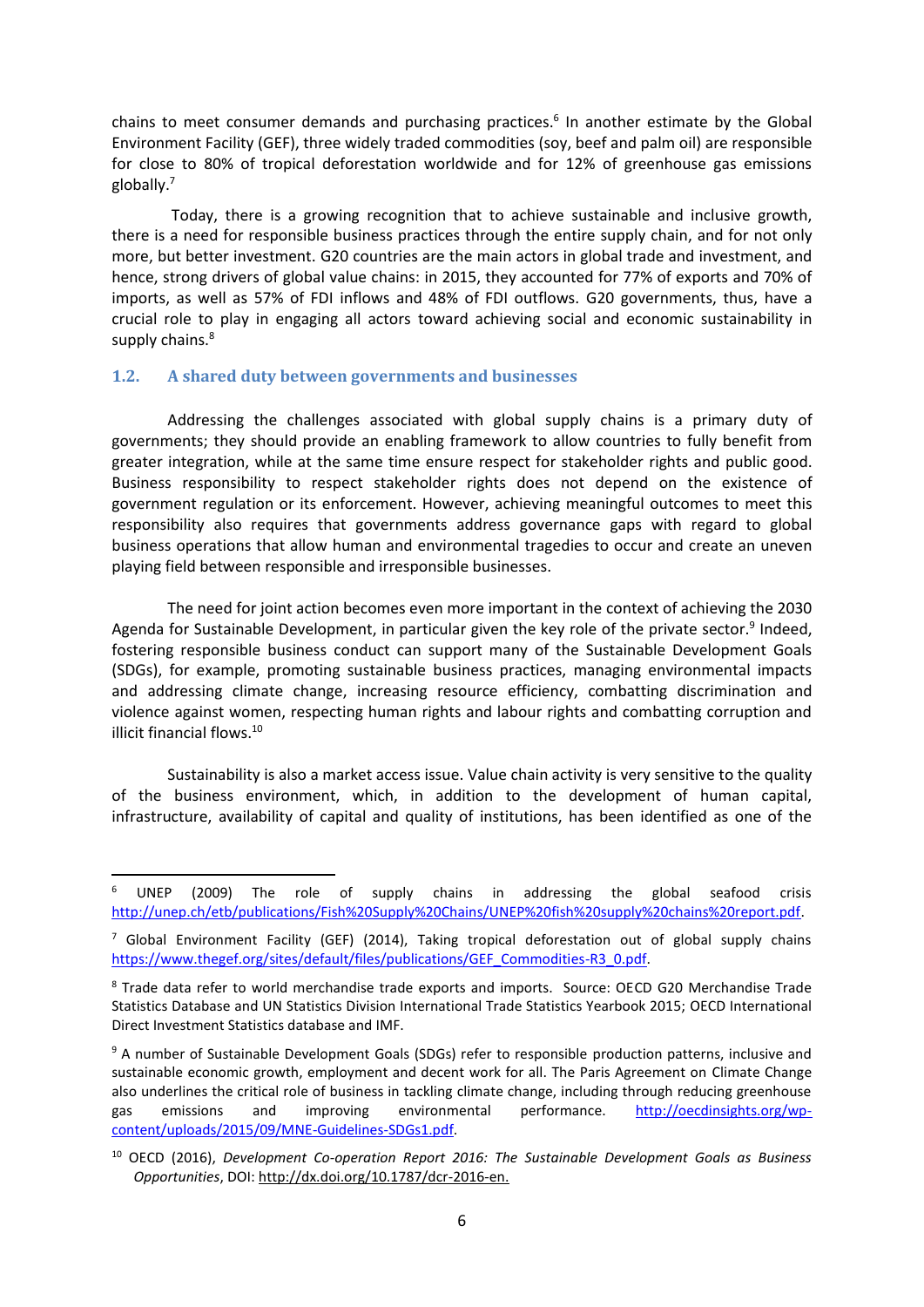most important factors for enabling integration into global value chains.<sup>11</sup> Multinational enterprises (MNEs) are increasingly basing their decisions about where to do business on the ability to ensure predictable and reliable supply chains, capable of delivering effectively at each stage of the value chain, with sustainability criteria playing an increasing role in the choice of suppliers. <sup>12</sup> Suppliers of MNEs may find that following responsible business conduct principles and standards gives them an advantage over businesses that do not, as they are able to respond to and address concerns that may come up in due diligence of the MNE when evaluating risks associated with its supply chain. Therefore, the uptake of responsible business practices in line with internationally recognised environmental and social principles among domestic enterprises can help strengthen the linkages between these enterprises and MNEs.

### <span id="page-6-0"></span>**1.3. Sustainable supply chains are also good business**

1

Many businesses find that in addition to complying with relevant laws and regulations, understanding, addressing, and avoiding risks material to business operations in a more comprehensive way – that is, beyond financial risks – can often lead to a competitive advantage.<sup>13</sup>

Working towards sustainable supply chains, including by incorporating a thorough due diligence process into their management systems, helps enterprises detect risks and gain improved knowledge of their operations. Prevention and mitigation of sustainability risks reduces the company's exposure to potentially large remediation costs it might incur if the risk were not addressed. Increased awareness of the company's actions leads to long-term benefits as the company internalises and institutionalises the findings from supply chain due diligence. Benefits of doing so can manifest in improved perception of the company both internally and externally, leading to other benefits such as improved analyst recommendations or decreased cost of capital (mainly due to reduced risk and increased transparency). The internal benefits, such as increased ability to retain and attract talent, increased productivity, better management of the company's reputation, and value creation, should not be overlooked.

On the other hand, the cost of not respecting responsible business conduct standards can be very high. For example, costs related to delays can be substantial and could constitute a tariff equivalent of 1% or more.<sup>14</sup> A 2014 report found, for example, that a major mining project with capital expenditures between USD 3-5 billion will suffer direct costs of roughly USD 20 million per

<sup>&</sup>lt;sup>11</sup> OECD (2015), Participation of developing countries in global value chains: Implications for trade and trade*related policies*, Summary Paper of OECD Trade Policy Paper, No. 179, OECD, Paris, [www.oecd.org/countries/mali/Participation-Developing-Countries-GVCs-Summary-Paper-April-2015.pdf.](http://www.oecd.org/countries/mali/Participation-Developing-Countries-GVCs-Summary-Paper-April-2015.pdf)

<sup>12</sup> Taglioni, D. and D. Winkler (2014), *Making global values chains work for development*. Economic Premise, No. 143, The World Bank, Washington, DC,

[http://documents.worldbank.org/curated/en/2014/05/19517206/making-globalvalue-chains-work](http://documents.worldbank.org/curated/en/2014/05/19517206/making-globalvalue-chains-work-development)[development;](http://documents.worldbank.org/curated/en/2014/05/19517206/making-globalvalue-chains-work-development) OECD (2014), *Development Co-operation Report 2014: Mobilising Resources for Sustainable Development,* OECD Publishing, Paris, [http://dx.doi.org/10.1787/dcr-2014-en;](http://dx.doi.org/10.1787/dcr-2014-en) Bonini S. and Swartz S. , (2014) *Profits with purpose. How organizing for sustainability can benefit the bottom line* (McKinsey & Company, McKinsey on Sustainability & Resource Productivity July 2014).

<sup>13</sup> Business and Sustainable Development Commission (2017) *Better Business, Better World http://report.businesscommission.org/uploads/BetterBiz-BetterWorld.pdf*.

<sup>14</sup> Hummels, D. (2007), *Calculating tariff equivalents for time in trade*, Nathan Associates, Inc. for the US Agency for International Development, Washington, DC, [www.nathaninc.com/sites/default/files/Calculating\\_Tariff\\_ Equivalents\\_for\\_Time\\_in\\_Trade.pdf.](http://www.nathaninc.com/sites/default/files/Calculating_Tariff_%20Equivalents_for_Time_in_Trade.pdf), OECD (2014), *op.cit.*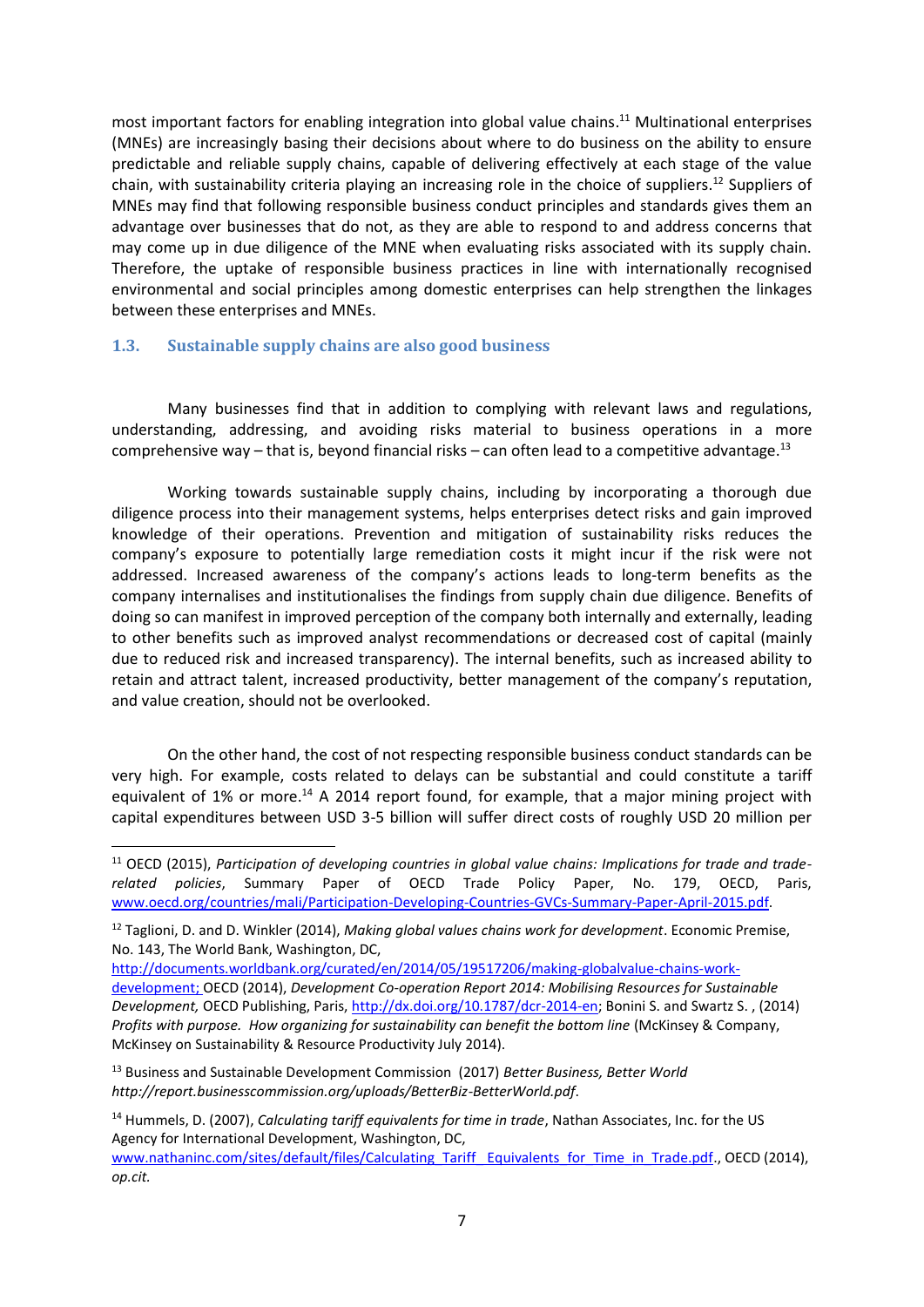week in delayed production (in net present value terms), largely due to lost sales based on delays caused by community conflicts and ineffective stakeholder engagement practices.<sup>15</sup>

There is also growing evidence that companies can actually improve their financial performance by behaving responsibly. A cross-sector study tracked the performance of companies over 18 years and found that "high sustainability" companies, those with strong environmental, social and governance systems and practices in place, outperformed "low sustainability" companies as measured by stock performance and in real accounting terms. <sup>16</sup> According to a 2016 study covering 8500 French enterprises, there was a 13% difference in economic performance on average between enterprises that implemented responsible business conduct and those that did not.<sup>17</sup>

## <span id="page-7-0"></span>**2. International standards in support of sustainable supply chains**

### <span id="page-7-1"></span>**2.1. A common understanding on supply chain responsibility**

**.** 

Responsible business conduct principles and standards set out an expectation that businesses – regardless of their legal status, size, ownership structure or sector – avoid adverse impacts of their operations, while contributing to sustainable development of the societies in which they operate. In practice, for enterprises this means integrating and considering environmental and social issues within core business objectives and activities, including throughout the supply chain and business relationships.

Addressing actual and potential harm in supply chains is a core expectation related to responsible business conduct and is reflected in international standards, including the OECD Guidelines for Multinational Enterprises (OECD Guidelines)<sup>18</sup>, the UN Guiding Principles on Business and Human Rights (UN Guiding Principles)<sup>19</sup>, and the ILO Tripartite Declaration of Principles Concerning Multinational Enterprises and Social Policy (ILO MNE Declaration). It was also recently recognised in the Resolution of the International Labour Conference concerning decent work in global supply chains.<sup>20</sup> These international standards embed the expectation that enterprises avoid

<sup>19</sup> The UN Guiding Principles on Business and Human Rights, unanimously endorsed by the United Nations Human Rights Council in 2011, are a set of guidelines for States and business enterprises to prevent and address human rights abuses committed in business operations.

<sup>15</sup> Davis, R. and D.M. Franks (2014), *Costs of company-community conflict in the extractive sector*, Corporate Social Responsibility Initiative Report, No. 66, Harvard Kennedy School, Cambridge, MA, www.hks.harvard.edu/m-rcbg/ CSRI/research/Costs%20of%20Conflict\_Davis%20%20Franks.pdf.

<sup>16</sup> Eccles, G., Ioannou, R., Serafeim, I., (2012), *The Impact of Corporate Sustainability on Organisational Processes and Performance*, NBER Working Paper No. 17950, March 2012, <http://www.nber.org/papers/w17950>

<sup>17</sup> Benhamou, S. and Diaye, M. (2016), *Corporate Social Responsibility and Competitiveness. Evaluation and Strategic Approach*[. www.strategie.gouv.fr/sites/strategie.gouv.fr/files/atoms/files/synthese-rse\\_en.pdf](http://www.strategie.gouv.fr/sites/strategie.gouv.fr/files/atoms/files/synthese-rse_en.pdf)

<sup>&</sup>lt;sup>18</sup> The OECD Guidelines for Multinational Enterprises are the most comprehensive set of government-backed recommendations on responsible business conduct. They include far-reaching recommendations addressed by governments to multinational enterprises in all areas of business responsibility. The Guidelines form part of the OECD Declaration on International Investment and Multinational Enterprises, which is open to adherence by non-OECD members [http://mneguidelines.oecd.org/guidelines.](http://mneguidelines.oecd.org/guidelines)

[www.ohchr.org/Documents/Publications/GuidingPrinciplesBusinessHR\\_EN.pdf.](http://www.ohchr.org/Documents/Publications/GuidingPrinciplesBusinessHR_EN.pdf)

<sup>&</sup>lt;sup>20</sup> The ILO MNE Declaration states roles and responsibilities for governments (home and host), multinational enterprises, and workers' and employers' organisations and brings these actors together to solve decent work challenges and identify opportunities for inclusive growth. The ILO MNE Declaration is currently under review by the ILO Governing Body. [www.ilo.org/empent/Publications/WCMS\\_211136/lang--en/index.htm.](http://www.ilo.org/empent/Publications/WCMS_211136/lang--en/index.htm) ILO (2016) Resolution concerning decent work in global supply chains, adopted by the Governing Body of the ILO on 10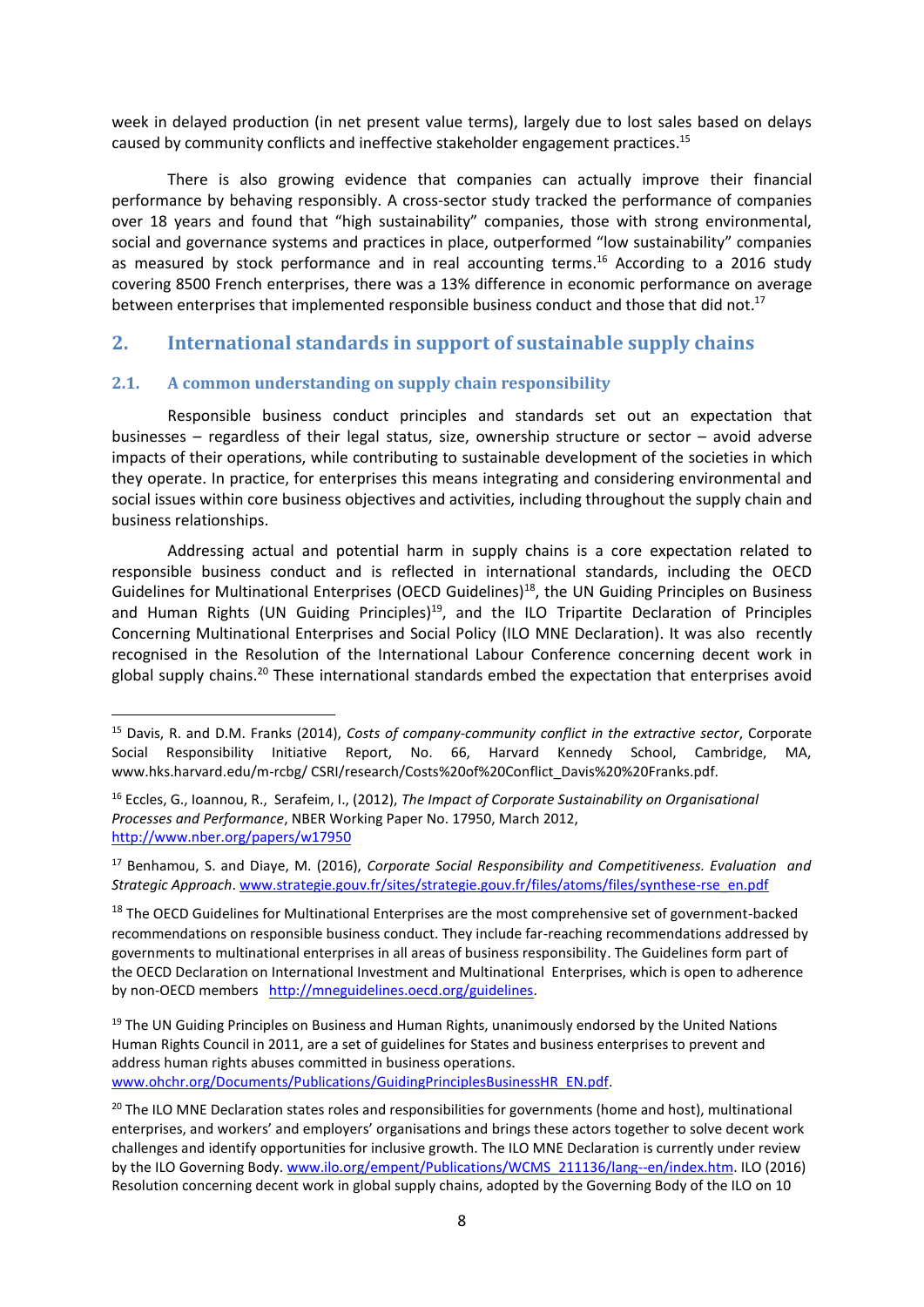causing or contributing to adverse impacts through their own activities and address such impacts when they occur. Enterprises are also expected to seek to prevent or mitigate adverse impacts directly linked to their operations, products or services by a business relationship. This includes their activities in the supply chain.

Among these international instruments, the OECD Guidelines are the most comprehensive one. They are aligned with UN and ILO instruments, covering both labour and human rights issues, but also a broader range of areas, including environment, information disclosure, bribery, consumer interests, science and technology, competition, and taxation, thereby addressing all major sustainability risks that can occur throughout the supply chain.

Most G20 members have committed to the UN Guiding Principles, the ILO MNE Declaration and the OECD Guidelines. Similarly, most of them have ratified the key international conventions that underpin these standards.<sup>21</sup> However, as Table 1 shows, some gaps remain.

In addition, a number of G20 countries have adopted National Action Plans on Business and Human Rights (NAPs) or on Responsible Business Conduct as a cohesive government strategy on sustainable supply chains. Four G20 countries (Germany, Italy, United Kingdom and United States) have already published NAPs that include objectives and activities with respect to global supply chain management. Additional seven G20 countries are in the process of developing their NAPs.<sup>22</sup>

|  |  |  |  |  | Table 1: G20 country engagement under international sustainability standards |  |
|--|--|--|--|--|------------------------------------------------------------------------------|--|
|--|--|--|--|--|------------------------------------------------------------------------------|--|

| Table 1: G20 country engagement under international sustainability standards     |             |  |  |  |  |  |  |  |  |  |  |  |  |  |                                                          |  |  |
|----------------------------------------------------------------------------------|-------------|--|--|--|--|--|--|--|--|--|--|--|--|--|----------------------------------------------------------|--|--|
|                                                                                  |             |  |  |  |  |  |  |  |  |  |  |  |  |  | AR AU BR CA CN FR GE IN ID IT JP KR MX RU SA TR UK US ZA |  |  |
| Adherence to OECD Guidelines                                                     |             |  |  |  |  |  |  |  |  |  |  |  |  |  |                                                          |  |  |
| Commitment to the United Nations Guiding Principles on Business and Human rights |             |  |  |  |  |  |  |  |  |  |  |  |  |  |                                                          |  |  |
| Commitment to the ILO MNE Declaration                                            |             |  |  |  |  |  |  |  |  |  |  |  |  |  |                                                          |  |  |
|                                                                                  |             |  |  |  |  |  |  |  |  |  |  |  |  |  |                                                          |  |  |
| Ratification or accession to 7+ main UN conventions on human rights (out of 9)   |             |  |  |  |  |  |  |  |  |  |  |  |  |  |                                                          |  |  |
| Ratification of 6+ ILO core conventions (out of 8)                               |             |  |  |  |  |  |  |  |  |  |  |  |  |  |                                                          |  |  |
| Ratification of UN or OECD corruption conventions                                |             |  |  |  |  |  |  |  |  |  |  |  |  |  |                                                          |  |  |
|                                                                                  |             |  |  |  |  |  |  |  |  |  |  |  |  |  |                                                          |  |  |
| National Action Plans on RBC or human rights                                     | Completed   |  |  |  |  |  |  |  |  |  |  |  |  |  |                                                          |  |  |
|                                                                                  | In progress |  |  |  |  |  |  |  |  |  |  |  |  |  |                                                          |  |  |

*Source: OECD based on OECD, UN, and ILO data*

1

Similarly, an OECD analysis of 10 existing indexes and indicators related to different areas of responsible business conduct suggests that in some G20 countries, there is space and opportunity for more robust action in support of responsible business (Figure 1).  $23$ 

June 201[6 http://www.ilo.org/wcmsp5/groups/public/---ed\\_norm/--](http://www.ilo.org/wcmsp5/groups/public/---ed_norm/---relconf/documents/meetingdocument/wcms_497555.pdf) [relconf/documents/meetingdocument/wcms\\_497555.pdf.](http://www.ilo.org/wcmsp5/groups/public/---ed_norm/---relconf/documents/meetingdocument/wcms_497555.pdf)

<sup>21</sup> The current 46 adherents to the OECD Guidelines include 14 G20 members.

<sup>22</sup> UNOHCHR, [www.ohchr.org/EN/Issues/Business/Pages/NationalActionPlans.aspx](http://www.ohchr.org/EN/Issues/Business/Pages/NationalActionPlans.aspx)

<sup>&</sup>lt;sup>23</sup> Figure 1 covers 10 indicators in a range of top thematic areas of responsible business conduct, all of which are covered by the OECD Guidelines for Multinational Enterprises(environment, human rights, employment and industrial relations, rule of law and perception of corruption). These indicators also deal with issues that are most frequently raised in complaints about business conduct submitted to National Contact Points and linked to alleged non-observance of the OECD Guidelines. Specific data sources were chosen on the basis of their relevance, coverage, scope, and credibility. Recognising that RBC is a broad and comprehensive topic and that major data gaps exist, it is not possible to accurately "measure" RBC. Figure 1 thus aims to provide a snapshot of the current enabling framework for responsible business conduct in G20 countries.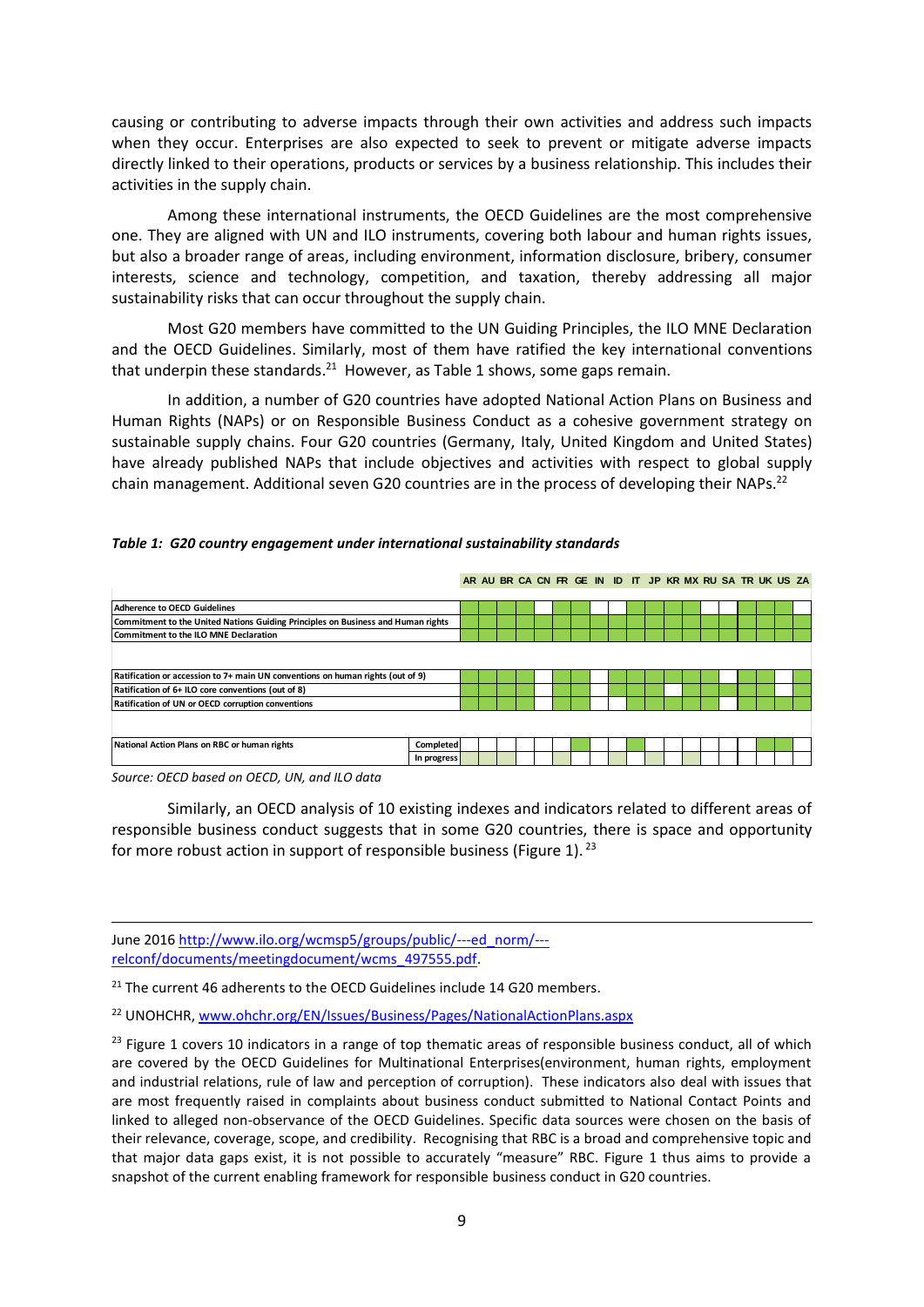



### <span id="page-9-0"></span>**2.2. Positioning sustainable supply chains in the international framework for trade and investment**

The importance of responsible business conduct is also increasingly recognised in trade and investment agreements. More than three quarters of international investment agreements concluded between 2008 and 2013 contain language on sustainable development or responsible business conduct and virtually all of the investment treaties concluded in 2012 and 2013 include such language.<sup>24</sup> This trend appears set to continue. For example, the EU's new trade and investment strategy 'Trade for All', includes references to the UN Guiding Principles, the ILO MNE Declaration, and the OECD Guidelines, and states that the Commission will "encourage the EU's trading partners to comply with […] international principles and in particular the OECD Guidelines."<sup>25</sup>

A key element in the current EU trade policy is the negotiation and implementation of provisions on Trade and Sustainable Development (TSD) in EU bilateral and regional trade and investment agreements. In addition to a commitment by the Parties to respect ILO core labour standards, as well as key Multilateral Environmental Agreements, EU agreements contain specific text on responsible business conduct (e.g. the Georgia and Ukraine Association Agreements signed in 2014; the Singapore Free Trade Agreement signed in 2015; the Vietnam Free Trade Agreement; and the Canada Comprehensive Economic and Trade Agreement). The Pacific Alliance Additional Protocol to the Pacific Alliance Framework Agreement and the Trans-Pacific Partnership (TPP) also promote responsible business conduct standards.<sup>26</sup>

 $\overline{a}$ 

<sup>24</sup> Gordon, K., Pohl, J., Bouchard, M., (2014) *Investment Treaty Law, Sustainable Development and Responsible Business Conduct: A Fact Finding Survey*, [www.oecd.org/investment/investment-policy/WP-2014\\_01.pdf](http://www.oecd.org/investment/investment-policy/WP-2014_01.pdf)

<sup>25</sup> European Commission (2015), *Trade for all: Towards a more responsible trade and investment policy.*  [http://trade.ec.europa.eu/doclib/docs/2015/october/tradoc\\_153846.pdf.](http://trade.ec.europa.eu/doclib/docs/2015/october/tradoc_153846.pdf)

<sup>26</sup> OECD (2016), *Strengthening responsible business conduct through trade and investment.*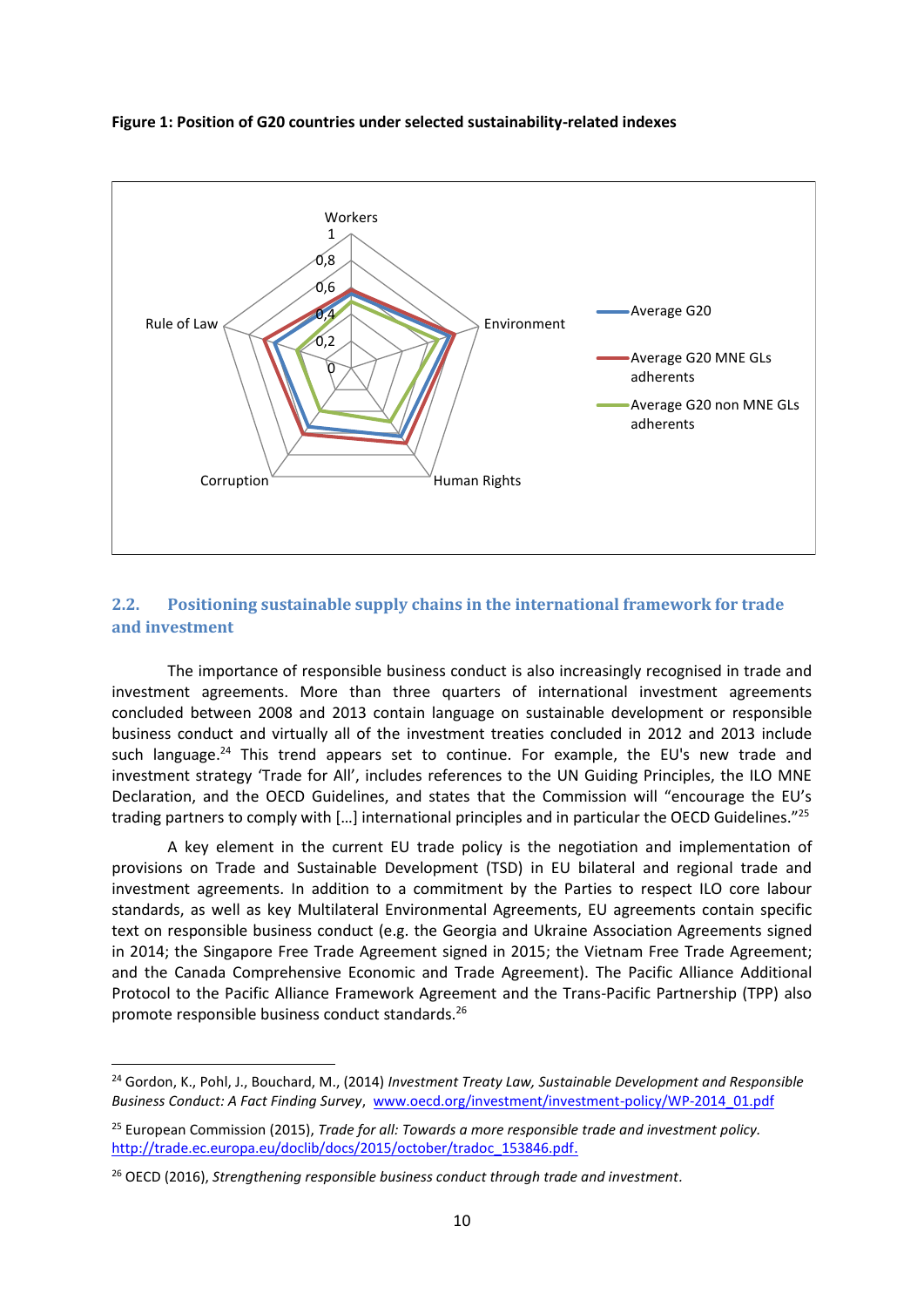Most recently, the [G20 Guiding Principles for Global Investment Policymaking](http://www.oecd.org/daf/inv/investment-policy/G20-Guiding-Principles-for-Global-Investment-Policymaking.pdf)*,* endorsed by G20 Trade Ministers on 9-10 July 2016, propose that "investment policies should promote and facilitate the observance by investors of international best practices and applicable instruments of responsible business conduct and corporate governance."<sup>27</sup>

### <span id="page-10-0"></span>**3. The role of due diligence in enabling sustainable supply chains**

The OECD Guidelines and the UN Guiding Principles enshrine the expectation that enterprises take steps to identify, avoid and address adverse impacts throughout their supply chains, and across a range of inter-related societal concerns, such as human rights, workers' rights, the environment, bribery, etc. To meet their responsibilities under these international standards, enterprises are expected to carry out a process of *due diligence* to identify and address adverse impacts, both in their own operations and their supply chains.<sup>28</sup> This expectation was reinforced in the ILO Governing Body Resolution on Decent Work in Supply Chains which states that "in line with the United Nations Guiding Principles on Business and Human Rights, business enterprises should carry out human rights due diligence in order to identify, prevent, mitigate and account for how they address their adverse human rights impacts."

The due diligence process envisaged in the OECD Guidelines and UN Guiding Principles comprises steps that enable enterprises to identify, prevent, mitigate and account for how they address actual and potential adverse impacts. To assist companies in implementing these steps and address the specific challenges arising in various sectors, the OECD has developed due diligence guidance in the minerals, agriculture, extractives, and garment and footwear sectors.<sup>29</sup>

These guidance instruments are open to adherence by all governments and are already being implemented across a number of G20 countries. For example, the OECD and China are cooperating in the implementation of the *OECD Due Diligence Guidance for Responsible Mineral Supply Chains.* <sup>30</sup> This work focuses on company implementation of due diligence, risk assessment, mitigation, audit and public reporting, and has seen significant uptake with Chinese companies through its promotion by the China Chamber of Commerce of Metals, Minerals and Chemicals Importers & Exporters [\(CCCMC\)](http://en.cccmc.org.cn/news/cccmcinformation/41161.htm). The CCCMC in 2015 published the *Chinese Due Diligence Guidelines*  for Responsible Mineral Supply Chains,<sup>31</sup> which are based on the OECD Guidance, while the Chinese General Administration of Quality Supervision, Inspection and Quarantine (AQSIQ) is developing a standard on responsible mineral supply chains that is expected to come into force in 2017.

**.** 

<sup>&</sup>lt;sup>27</sup> [G20 Guiding Principles for Global Investment Policymaking, www.oecd.org/daf/inv/investment-policy/G20-](http://www.oecd.org/daf/inv/investment-policy/G20-Guiding-Principles-for-Global-Investment-Policymaking.pdf) [Guiding-Principles-for-Global-Investment-Policymaking.pdf.](http://www.oecd.org/daf/inv/investment-policy/G20-Guiding-Principles-for-Global-Investment-Policymaking.pdf) 

 $28$  The concept of "due diligence" combines the notion of "due" – that it is commensurate with the risks to be covered - and "diligence" – acting with prudence and perseverance to address risks in light of the circumstances. It is a process for enterprises to "know and show" what they are doing about their adverse impacts in their supply chains.

<sup>&</sup>lt;sup>29</sup> These guides have been incorporated into formal Recommendations by the OECD Council <http://mneguidelines.oecd.org/sectors/>

<sup>&</sup>lt;sup>30</sup> OECD Due Diligence Guidance for Responsible Supply Chains of Minerals from Conflict-Affected and High-Risk Areas, http://mneguidelines.oecd.org/mining.htm.

<sup>&</sup>lt;sup>31</sup> Chinese Due Diligence Guidelines for Responsible Mineral Supply Chains, launched in December 2015, available in English at:

https://www.globalwitness.org/documents/18138/201512 Chinese Due Diligence Guidelines for Responsi ble Mineral Supply Chains - En K83fxzt.pdf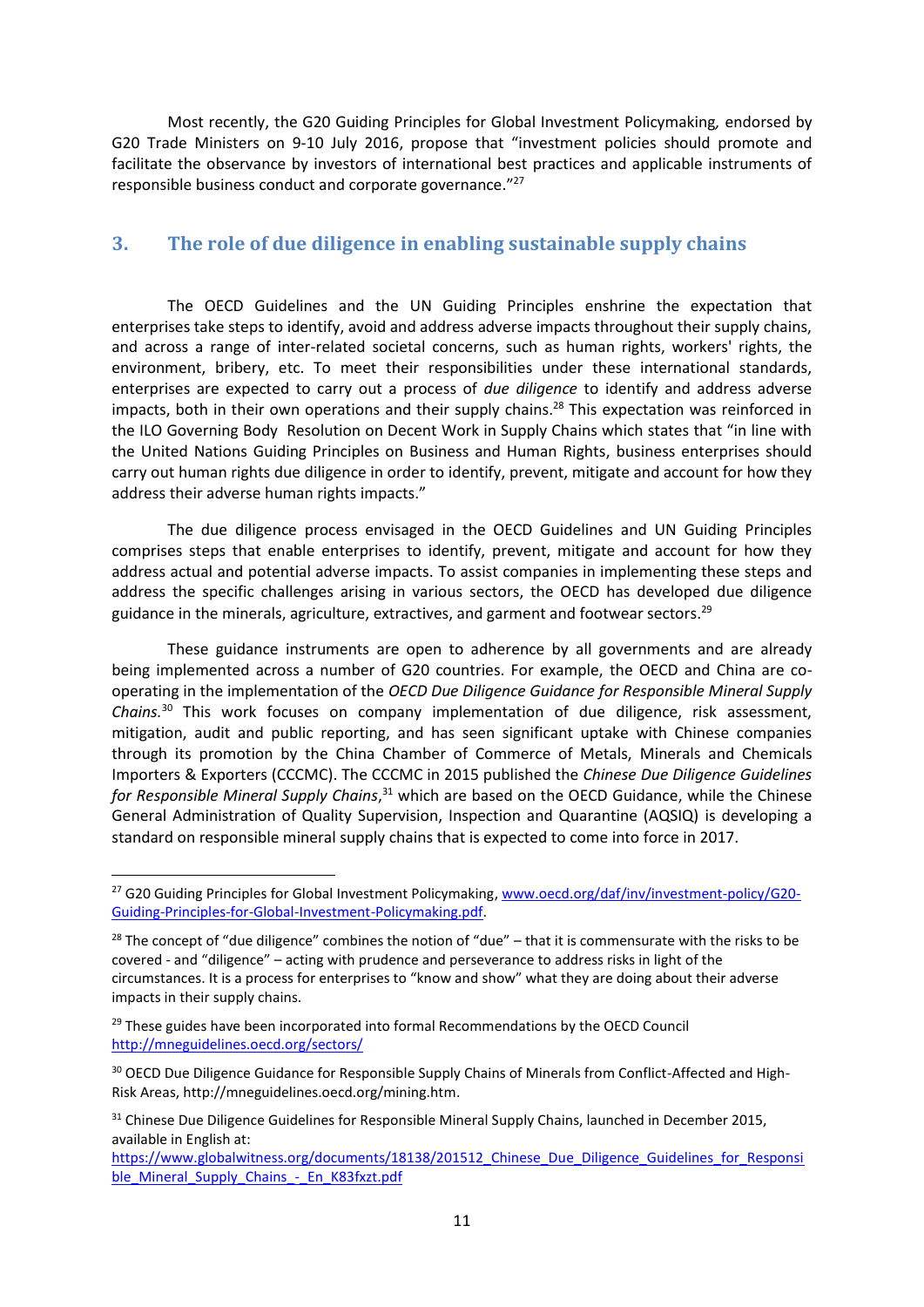In January 2017, G20 Ministers of Agriculture stated they were ready to continue promotion of responsible agricultural investment, in line with the CFS-VGGT, the CFS-RAI and the OECD-FAO Guidance for Responsible Agricultural Supply Chains<sup>32</sup>, and they strongly recommended the respect of these tools to address issues of water use efficiency and resilience.<sup>33</sup> Finally, some examples of G20 country co-operation to promote supply chain due diligence in the garment and footwear sector <sup>34</sup>are provided in Box 1.

### **Box 1: International co-operation to promote supply chain due diligence in the garment and footwear sector**

G20 countries include the most important exporters and importers of textile and clothing globally. China, EU, and India are the top three exporters of textiles, accounting for almost two-thirds of world exports. Of the top ten exporters of textiles world-wide, six are G20 economies (China, EU, India, Turkey, Indonesia and the United States) and account together for 75% of total global exports.<sup>35</sup> G20 countries also account for over 65% of all textile imports world-wide. G20 countries play a similarly important role in the clothing sector accounting for over 75% of clothing exports globally and 65% of global imports.



The *OECD Due Diligence Guidance for Responsible Supply Chains in the Garment and Footwear Sector* adopted in January 2017 seeks to support a common understanding of due diligence in line with the OECD Guidelines and the UN Guiding Principles. The Guidance was developed with input from, and was endorsed by, a multistakeholder advisory group, which included representatives from government, business, trade unions, and civil society from numerous countries, including G20 members, Canada, China, France, Germany, Italy, United States and European Union. Consultations on the Guidance were also held in Brazil, India, and China.

 $\overline{a}$ 

<sup>&</sup>lt;sup>32</sup> OECD-FAO Guidance for Responsible Agricultural Supply Chains, http://mneguidelines.oecd.org/rbcagriculture-supply-chains.htm.

<sup>33</sup> G20 Agriculture Ministers' Declaration and Action Plan 2017 *Towards food and water security: Fostering sustainability, advancing innovation,* adopted on 22 January 2017 in Berlin

<sup>&</sup>lt;sup>34</sup> OECD Due Diligence Guidance for Responsible Supply Chains in the Garment and Footwear Sector http://mneguidelines.oecd.org/responsible-supply-chains-textile-garment-sector.htm

<sup>&</sup>lt;sup>35</sup> World Trade Organisation, Statistical tables website, accessed at [https://www.wto.org/english/res\\_e/statis\\_e/wts2016\\_e/wts16\\_chap9\\_e.htm](https://www.wto.org/english/res_e/statis_e/wts2016_e/wts16_chap9_e.htm)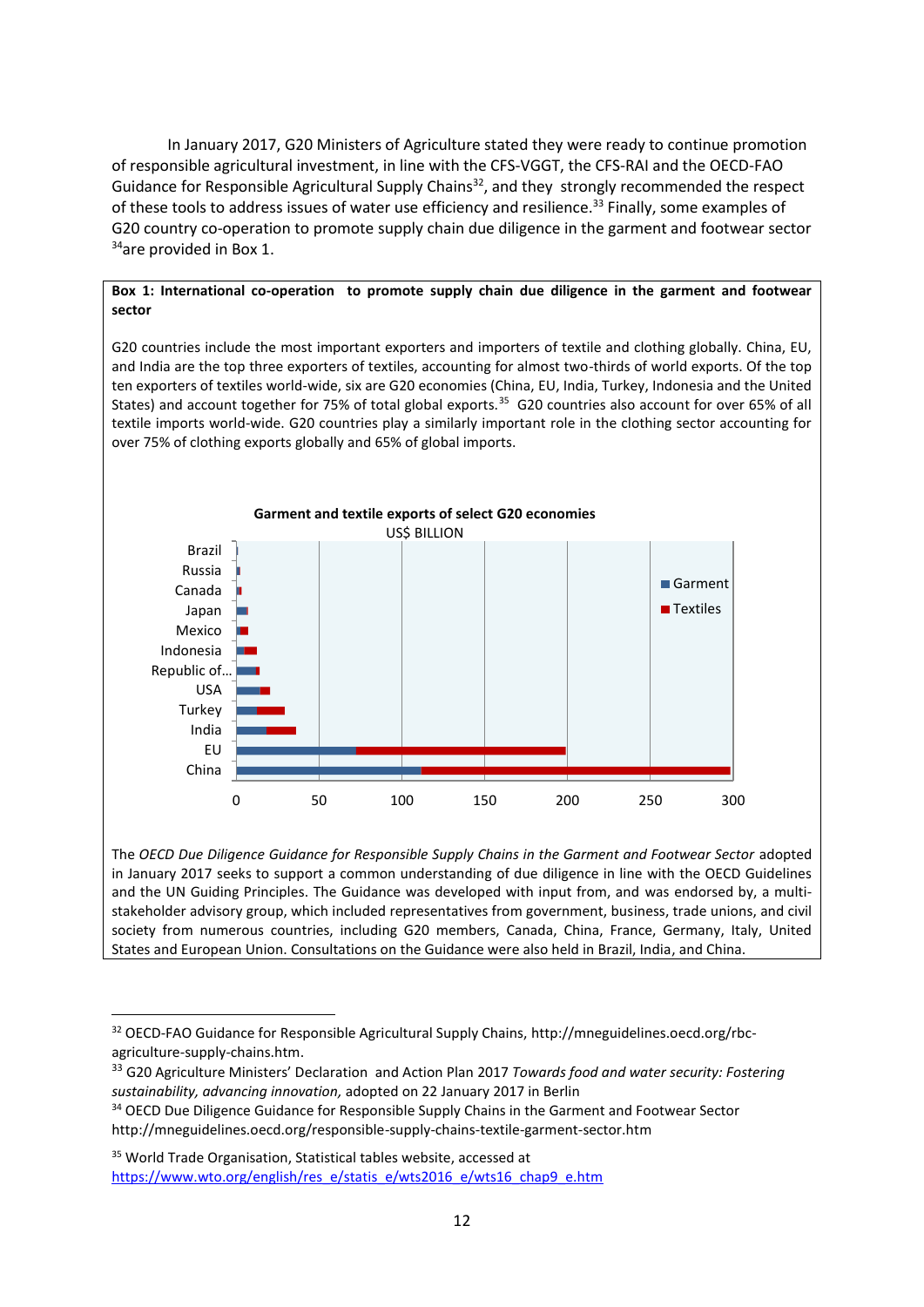The OECD is also currently developing a general guidance on how to implement due diligence and foster global sustainable supply chains across sectors. This *Due Diligence Guidance for Responsible Business Conduct* contains plain language explanations of the due diligence recommendations and associated provisions in the OECD Guidelines, and can be used by companies in any sector of the economy around the globe. $36$  A summary of core concept for due diligence, including key actions to put a due diligence process in place, is presented in Annex 1 to this document.

Furthermore, a number of international fora are in place in which government, business and other stakeholders engage to discuss challenges and opportunities related to the implementation of sustainable supply chains. For example, the implementation program for the OECD work on responsible mineral supply chains brings together over 500 global stakeholders, including governments, leading industry associations and enterprises. Stakeholders from G20 countries, including China, India, Brazil and South Africa, are engaged in these various sectoral initiatives. The program includes an annual Forum on Responsible Minerals Supply Chains, as well as regional meetings, such as the one held in China in 2015.<sup>37</sup> Similarly, the OECD hosts an annual Roundtable for responsible garment and footwear supply chains that brings together key actors from the sector.<sup>38</sup> Another international forum for discussion is the OECD Global Forum on Responsible Business Conduct, held annually since 2013 and convening stakeholders from all over the world.<sup>39</sup> Since 2016, the Global Forum includes a High-Level Roundtable for Policy-Makers aimed at facilitating dialogue and exchange of experience in designing and implementing policies to enable responsible business conduct and the implementation of sustainability standards in supply chains.

# <span id="page-12-0"></span>**4. Domestic legal and policy frameworks to enable sustainable supply chains**

The key role of governments in ensuring sustainable supply chains includes establishing and enforcing an adequate legal framework that protects the public interest and underpins responsible business practices, and monitoring business performance and compliance with regulatory frameworks. Governments can also put mechanisms in place to communicate and promote responsible business standards, providing guidance with respect to specific practices and enabling enterprises to meet those expectations. They can also co-operate with stakeholders in the business community, worker organisations, civil society, general public, across internal government agencies, as well as other governments to create synergies and establish policy coherence with regard to responsible business standards and provide support and recognition for best practices among enterprises. Finally, governments can also lead by example by acting responsibly in the context of the government's role as an economic actor.<sup>40</sup>

**.** 

 $36$  The development of this guidance will be finalised following a public consultation [http://mneguidelines.oecd.org/due-diligence-guidance-for-responsible-business-conduct.htm.](http://mneguidelines.oecd.org/due-diligence-guidance-for-responsible-business-conduct.htm)

<sup>&</sup>lt;sup>37</sup> Forum on Responsible Minerals Supply Chains [https://mneguidelines.oecd.org/icglr-oecd-un-forum.htm.](https://mneguidelines.oecd.org/icglr-oecd-un-forum.htm)

<sup>&</sup>lt;sup>38</sup> Roundtable for responsible garment and footwear supply chains [https://mneguidelines.oecd.org/responsible-supply-chains-textile-garment-sector.htm.](https://mneguidelines.oecd.org/responsible-supply-chains-textile-garment-sector.htm)

<sup>&</sup>lt;sup>39</sup> OECD Global Forum on Responsible Business Conduct https://mneguidelines.oecd.org/global-forum.

<sup>&</sup>lt;sup>40</sup> These recommendations are further developed in the OECD Policy Framework for Investment, which provides guidance to governments on policies that help enable and implement responsible business conduct by foreign and domestic investors. OECD (2015a) *Policy Framework for Investment* [www.oecd.org/daf/inv/investment-policy/pfi-update.htm.](http://www.oecd.org/daf/inv/investment-policy/pfi-update.htm)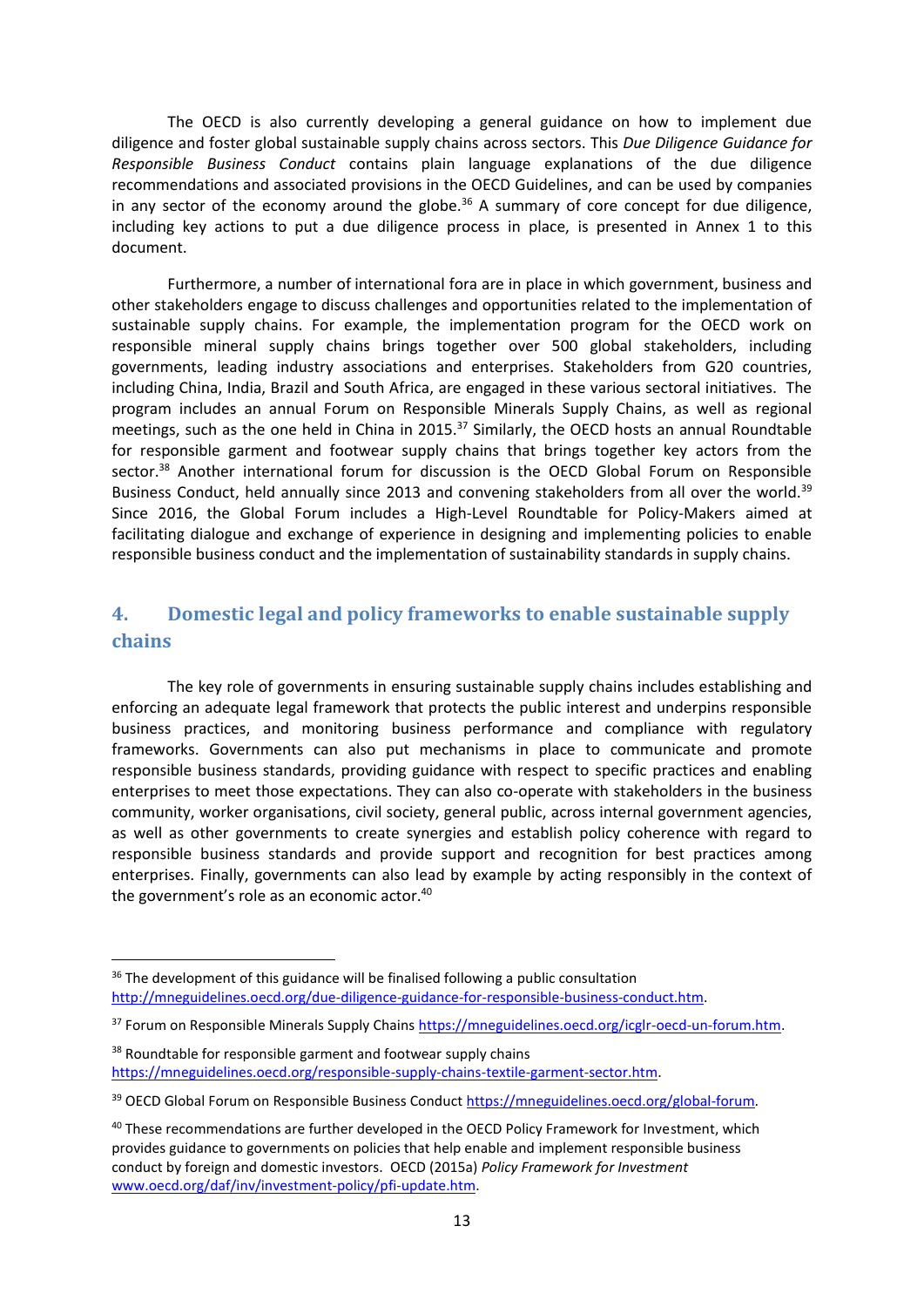The effectiveness of an enabling policy framework for responsible business conduct is evidenced in a recent study by Principles for Responsible Investment (PRI), which shows that there is a strong correlation between responsible investment regulation and better environmental, social and governance risk management by companies.<sup>41</sup>

Many G20 countries are already taking important steps in improving their legal and policy framework and some have adopted legislation regarding sustainable supply chains, many of them drawing upon the OECD Guidelines and related due diligence guidance. For example, the UK's Modern Slavery Act of 2015 mandates that commercial organisations report on their due diligence processes to manage risks of slavery and human trafficking within their operations and supply chains.<sup>42</sup> In 2016, the US passed the Trade Facilitation and Trade Enforcement Act, which strengthened restrictions on the import of goods into the United States produced using forced labour.<sup>43</sup> A legislative proposal aiming to mandate supply chain due diligence is under discussion in France. Under this proposal companies of a certain size would be required to develop and publish a due diligence plan for human rights, environmental, and social risks, or face fines for failure to do so. Final adoption by the French National Assembly is anticipated in early 2017.<sup>44</sup> Domestic regulation of G20 countries has also focused on risks in supply chains in specific sectors, e.g. minerals. The EU is currently in the process of adopting a regulation to promote supply chain due diligence for products containing tin, tantalum, tungsten or gold, in line with the OECD Due Diligence Guidance for Responsible Supply Chains of Minerals. 45

With proper implementation, initiatives on sustainable supply chains can lead to significant improvements on the ground and can promote stronger risk management systems among G20 companies. For example, after the introduction of Dodd Frank Section 1502 in the United States which required due diligence with respect to sourcing of minerals from conflicted affected areas (drawing also on the OECD Due Diligence Guidance for Responsible Supply Chains of Minerals) such processes have become standard industry practice.<sup>46</sup> The UN Group of Experts on the Democratic Republic of the Congo has reported that as a result of the implementation of due diligence since 2012 "the security situation at tin, tantalum and tungsten mine sites has improved and trade in tin, tantalum and tungsten has become a much less important source of financing for armed groups."<sup>47</sup>

1

<sup>41</sup> PRI (2016), *Global guide to responsible investment regulation*[, https://www.unpri.org/page/responsible](https://www.unpri.org/page/responsible-investment-regulation)[investment-regulation.](https://www.unpri.org/page/responsible-investment-regulation) – The PRI is a group of 1 500 investors from over 50 countries, representing US \$60 trillion in assets working on mainstreaming RBC in the global financial system -

<sup>42</sup> UK Modern Slavery Act 2015, [www.legislation.gov.uk/ukpga/2015/30/pdfs/ukpga\\_20150030\\_en.pdf.](http://www.legislation.gov.uk/ukpga/2015/30/pdfs/ukpga_20150030_en.pdf)

<sup>&</sup>lt;sup>43</sup> US Trade Facilitation and Trade Enforcement Act H.R.644 – [114th Congress \(2015-2016\),](https://www.congress.gov/bill/114th-congress/house-bill/644/text) Section 910

<sup>44</sup> France, Proposition de Loi relative au devoir de vigilance des sociétés mères et des entreprises donneuses d'ordre, http://www.assemblee-nationale.fr/14/dossiers/devoir\_vigilance\_entreprises\_donneuses\_ordre.asp

<sup>&</sup>lt;sup>45</sup> Trade in conflict minerals: Presidency agreement with the European Parliament [http://www.eu2016.sk/en/press-releases/trade-in-conflict-minerals-presidency-agreement-with-the](http://www.eu2016.sk/en/press-releases/trade-in-conflict-minerals-presidency-agreement-with-the-european-parliament)[european-parliament](http://www.eu2016.sk/en/press-releases/trade-in-conflict-minerals-presidency-agreement-with-the-european-parliament)

<sup>&</sup>lt;sup>46</sup> Section 1502 of the Dodd-Frank Wall Street Reform and Consumer Protection Act pertaining to trade involving so-called 'conflict minerals' - tin, tantalum, tungsten and gold (3TG) - produced in the Democratic Republic of the Congo (DRC) and adjoining countries, mandates the US Securities and Exchange Commission to develop rules that oblige the covered companies to undertake efforts to ascertain the origin of 3TG in their supply chains.

<sup>&</sup>lt;sup>47</sup> Letter from the Chair of the Security Council Committee established pursuant to resolution 1533 (2004) concerning the Democratic Republic of the Congo addressed to the President of the Security Council, paragraph 221, S/2012/843 (2 November 2012).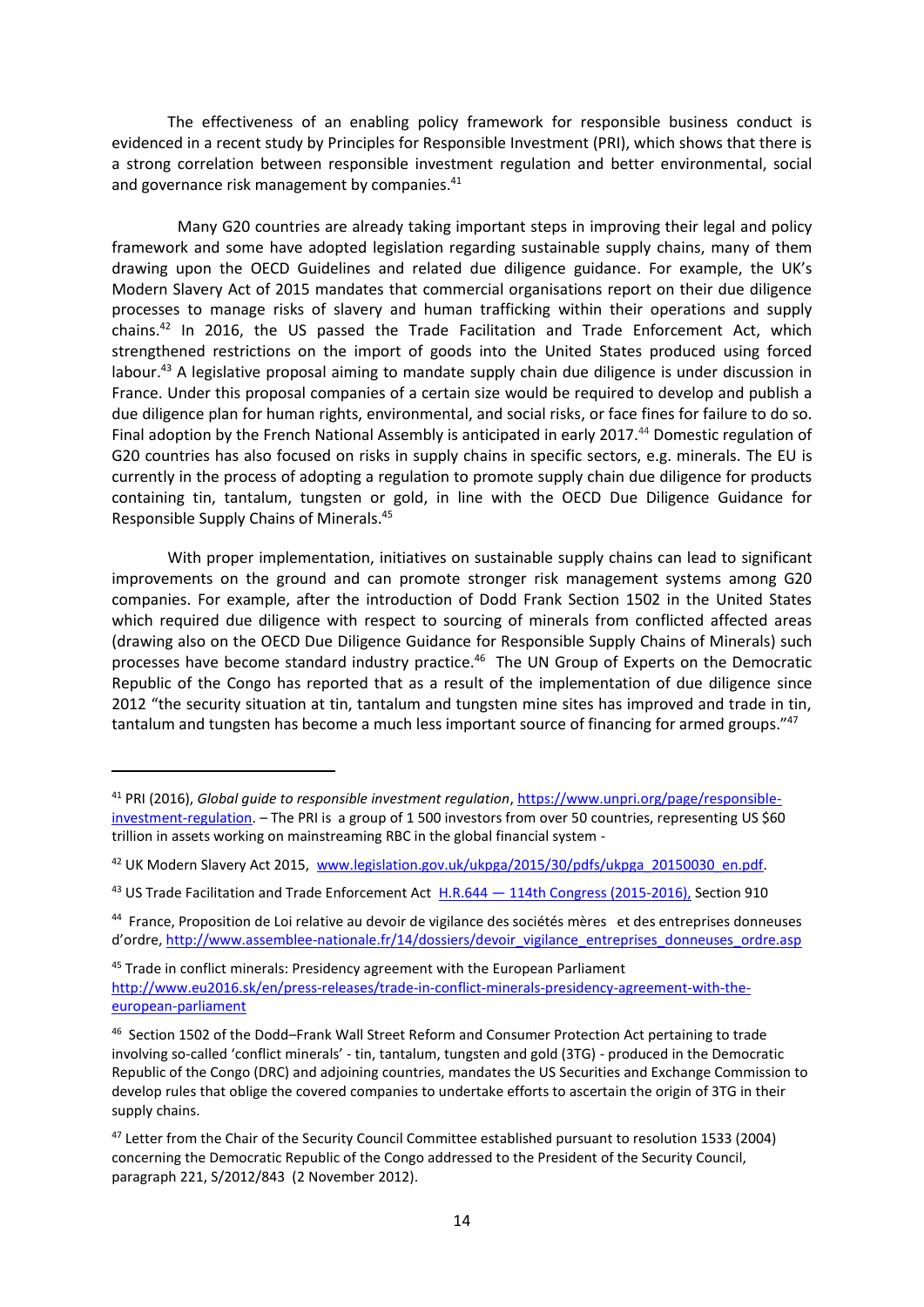G20 governments can also use their leverage as significant economic actors to promote standards related to sustainable supply chains. For example, inclusion of such standards in public procurement criteria or as a condition to development assistance or receipt of export credits can be an effective way of increasing awareness and observance of these standards. However, increasing domestic regulation with respect to global supply chains can also present challenges. An uncoordinated mix of regulations that may differ across countries has the potential to create challenges for businesses when it comes to navigating their obligations. Promoting uniformity and clarity around obligations and expectations for businesses operating globally will be important for establishing a level playing field and easing burdens for business when it comes to promoting sustainable supply chains. Policy makers should therefore make sure that domestic initiatives align with recognised international tools and instruments, such as the OECD Guidelines, UN Guiding Principles or the due diligence guidance described above.

Another way for governments to address these challenges is to establish structures that can act as principal interlocutors among stakeholders, enterprises, and governments and can provide support and technical assistance on the expectations regarding sustainable supply chains. Adherents to the OECD Guidelines have all established such domestic structures, called "National Contact Points", to play this role. National Contact Points are described in more detail below.

### <span id="page-14-0"></span>**5. Providing grievance mechanisms and access to remedy**

The need to provide grievance mechanisms and access to remedy to victims of adverse impacts from business operations is recognised in all major international instruments for responsible business conduct and are key to promoting sustainable supply chains and business accountability. The UN Guiding Principles highlight the importance of effective grievance mechanisms in upholding the state duty to protect and the corporate responsibility to respect human rights, along with access to remedy in its own right. More recently, the International Labour Conference noted the possibility of setting up mechanisms to address disputes under the ILO MNE Declaration (ILO, 2016).

Access to remedy can be provided by a range of mechanisms, including judicial and Statebased non-judicial mechanisms, or operational mechanisms put in place by enterprises themselves. In the context of global supply chains, State-based non-judicial grievance mechanisms have several advantages relative to other dispute resolution processes, and can usefully complement existing judicial mechanisms. For example, they can facilitate access to consensual and non-adversarial means of dispute resolution, such as mediation. This can be significantly quicker and less expensive than court proceedings or arbitration, and can enable the parties to engage in a process aimed at reaching a mutual agreement rather than a judgement.

The only international standard with a built-in grievance mechanism are the OECD Guidelines. The mandate of National Contact Points (NCPs) set up by adherents to the OECD Guidelines is to promote them and to handle issues related to their implementation. Currently, NCPs are the only State-based non-judicial mechanism, providing a platform for discussion and resolution of a wide range of issues related to business conduct arising throughout global supply chains.

The dual mandate of NCPs allows them to both provide advice and information to help enterprises understand and implement responsible business standards, and to provide a mechanism to stakeholders to submit complaints when enterprises do not respect those standards. The NCP role is to bring the parties together to agree on a solution. Since 2000, close to 400 cases of alleged corporate misconduct have been submitted to NCPs, dealing with company operations in 100 countries (OECD, 2016c). Out of these, 55% dealt with labour, 25% with human rights, and 18% with environmental issues. The majority of cases have been handled by NCPs based in G20 countries (Figure 2).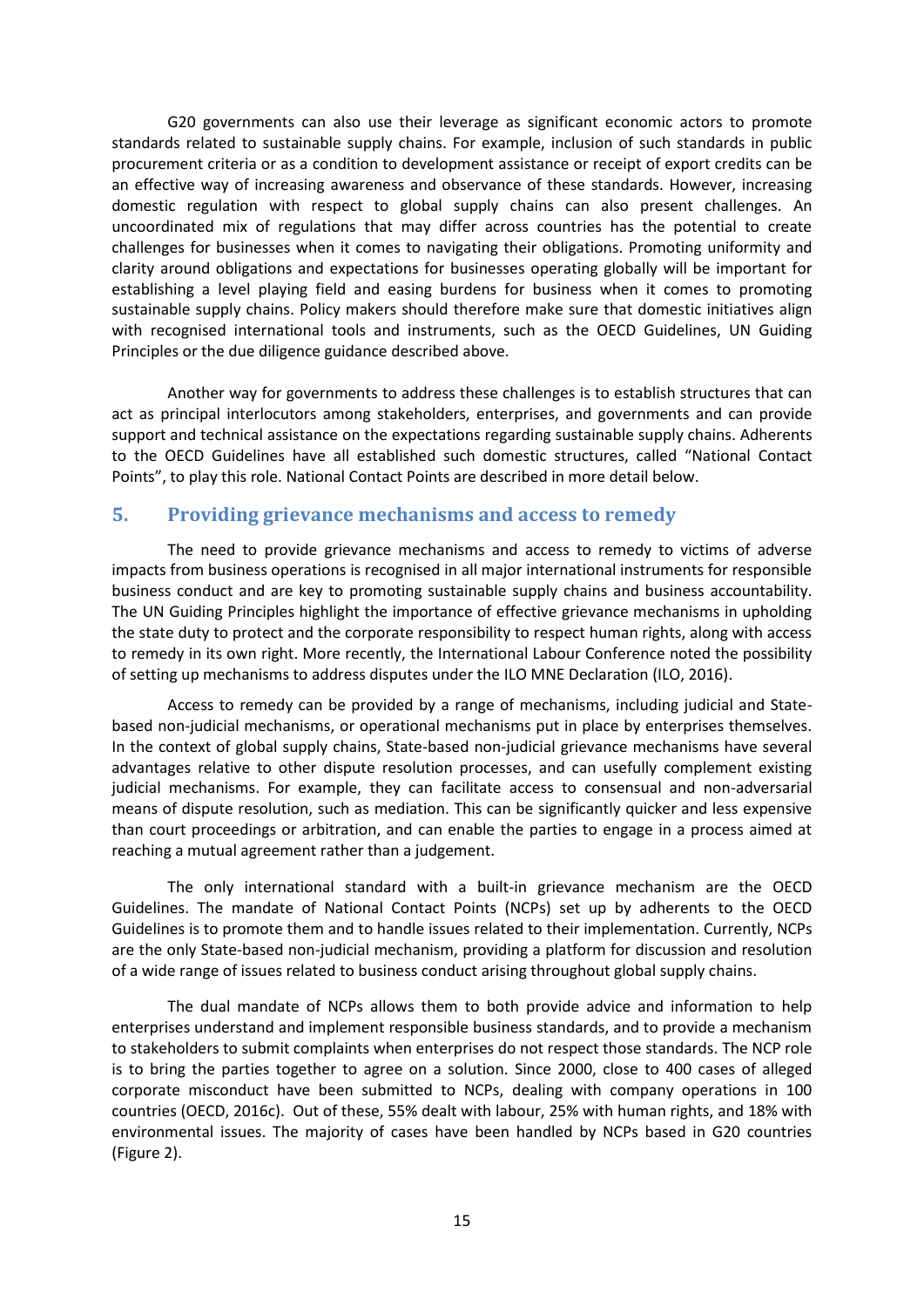

**Figure 2. Number of cases handled by G20 National Contact Points** 

Between 2011 and 2015, approximately 50% of all cases examined by NCPs resulted in an agreement between the parties.<sup>48</sup> A number of recent cases deal with issues in companies' supply chains, including child labour. NCPs handle issues related to the conduct of enterprises operating in or from their territories and therefore can have transnational reach. Some cases have involved companies from G20 countries which do not currently adhere to the OECD Guidelines but have resulted in important impacts for these companies. (See Annex 2).

Representatives from business, trade unions and civil society organisations have all recognised the benefits and positive impacts of the OECD Guidelines and the NCPs.<sup>49</sup> For example, business recognises the contribution of the OECD Guidelines to establishing a level playing field for companies. <sup>50</sup> NCPs form a unique network; they cooperate in dealing with cases spanning several jurisdictions, meet regularly to exchange experiences and good practices, and contribute to the development of practical guidance to enterprises.

As part of the mandate of NCPs to promote the implementation of the OECD Guidelines, many NCPs play leading roles in providing advice on application of sustainable supply chain standards to both their government and business community. For example, the French NCP has been active in engaging with French garment and footwear enterprises on how to carry out supply chain due diligence based on guidance developed to help companies avoid risks in this sector. Similarly, the Italian NCP is active in sharing expertise to support the development of policy and regulations relevant to corporate ethics. It also provides advice to local companies on supply chain

**.** 

<sup>48</sup> OECD (2016) *Implementing the OECD Guidelines for Multinational Enterprises: The National Contact Points from 2000 to 2015* [http://mneguidelines.oecd.org/15-years-of-ncps.htm;](http://mneguidelines.oecd.org/15-years-of-ncps.htm) OECD (2016) *Annual Report on the Guidelines for Multinational Enterprises (2015)*

[http://mneguidelines.oecd.org/annualreportsontheguidelines.htm.](http://mneguidelines.oecd.org/annualreportsontheguidelines.htm)

<sup>&</sup>lt;sup>49</sup> Representatives of business, trade unions and civil society all participate in the OECD's work on implementation of the OECD Guidelines, see Business and Industry Advisory Committee (BIAC) http://biac.org/wp-content/uploads/2015/06/FIN-15-06-GUIDELINES-BROCHURE4.pdf. ; Trade Union Advisory Committee (TUAC) [www.tuacoecdmneguidelines.org/Home.asp](http://www.tuacoecdmneguidelines.org/Home.asp) , OECD Watc[h www.oecdwatch.org.](http://www.oecdwatch.org/)

<sup>50</sup> Business and Industry Advisory Committee to the OECD (BIAC), *The OECD Guidelines for Multinational Enterprises* http://biac.org/wp-content/uploads/2015/06/FIN-15-06-GUIDELINES-BROCHURE.pdf.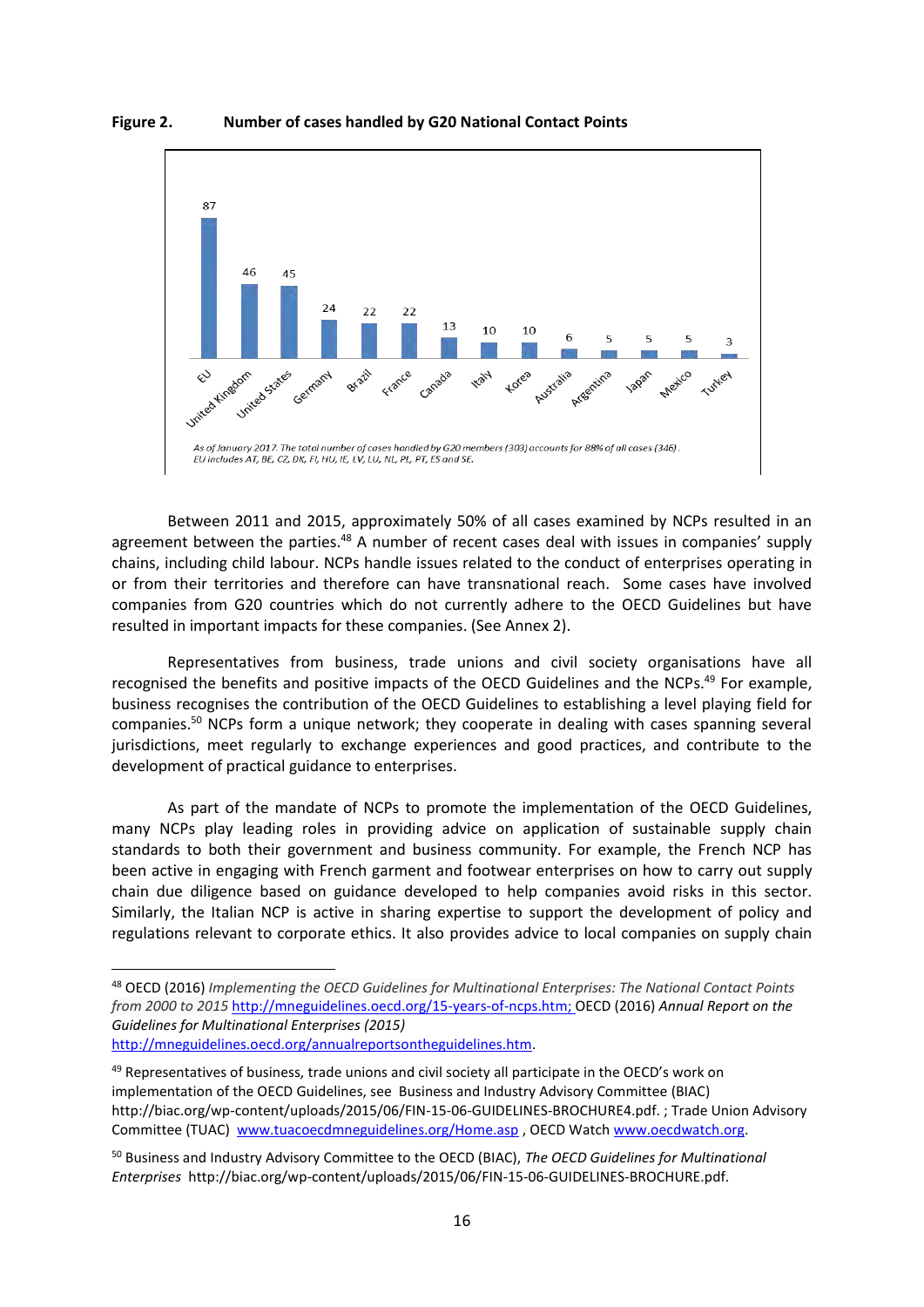due diligence. For example, it recently launched a pilot project with Italian companies that source from a significant number of SMEs to promote proactive and responsible supply chain management through supplier training, information provision, and assistance.

Establishing a central interlocutor between enterprises, stakeholders, and policy makers in order to clarify expectations is especially important as governments are increasingly introducing regulations or policies related to supply chain due diligence. NCPs or platforms tasked with similar functions (resolving issues and providing technical advice and support to companies) can ensure that policy or regulatory approaches developed around responsible business conduct are realistic and actionable by enterprises. At the same time, they can help ensure that enterprises understand and correctly implement government expectations.

In 2015, G7 Leaders recognised the unique value and importance of NCPs in promoting sustainable supply chains. They committed to strengthening mechanisms for providing access to remedies including the NCPs. G7 leaders encouraged the OECD to promote peer reviews and peer learning on the functioning and performance of NCPs, and committed to ensure that their own NCPs are effective and lead by example.<sup>51</sup> Since then, an Action Plan to strengthen NCPs has been adopted,<sup>52</sup> and all G7 countries, as well as a number of G20 countries, have undergone or will shortly undergo a peer review of their NCP, thereby showing their support to this mechanism.<sup>53</sup>

### **Conclusion**

 $\overline{a}$ 

Global supply chains present major development opportunities and generating societal benefits, as well as risks such as increased risks of forced labour and child labour, environmental damage etc. Balancing economic growth and sustainability goals linked to global supply chains also presents challenges, and governments and businesses in G20 countries have a particular responsibility to address these challenges. To this effect, a number of tools and mechanisms are in place, including international standards promoting responsible business conduct, legislation mandating that companies address risks in supply chains; guidance for business on how to carry out supply chain due diligence, as well as mechanisms to provide access to remedy to victims of adverse impacts. A greater uptake by all G20 countries of these tools and mechanisms is needed to effectively drive sustainability through global supply chains.

<sup>51</sup> Leaders' Declaration G7 Summit 2015, [https://www.g7germany.de/Content/EN/\\_Anlagen/G7/2015-06-08](https://www.g7germany.de/Content/EN/_Anlagen/G7/2015-06-08-g7-abschluss-eng_en.pdf?__blob=publicationFile&v=3) [g7-abschluss-eng\\_en.pdf?\\_\\_blob=publicationFile&v=3.](https://www.g7germany.de/Content/EN/_Anlagen/G7/2015-06-08-g7-abschluss-eng_en.pdf?__blob=publicationFile&v=3)

<sup>52</sup> OECD (2015) Action Plan to strengthen NCP[s http://mneguidelines.oecd.org/action-plan-to-strengthen](http://mneguidelines.oecd.org/action-plan-to-strengthen-ncps.htm)[ncps.htm.](http://mneguidelines.oecd.org/action-plan-to-strengthen-ncps.htm)

<sup>53</sup> The following countries have undergone or committed to a peer review of their NCP: Austria, Argentina, Australia, Belgium, Brazil, Canada, Chile, Denmark, France, Germany, Italy, Japan, Netherlands, Norway, Republic of Korea, Switzerland, United Kingdom, United States.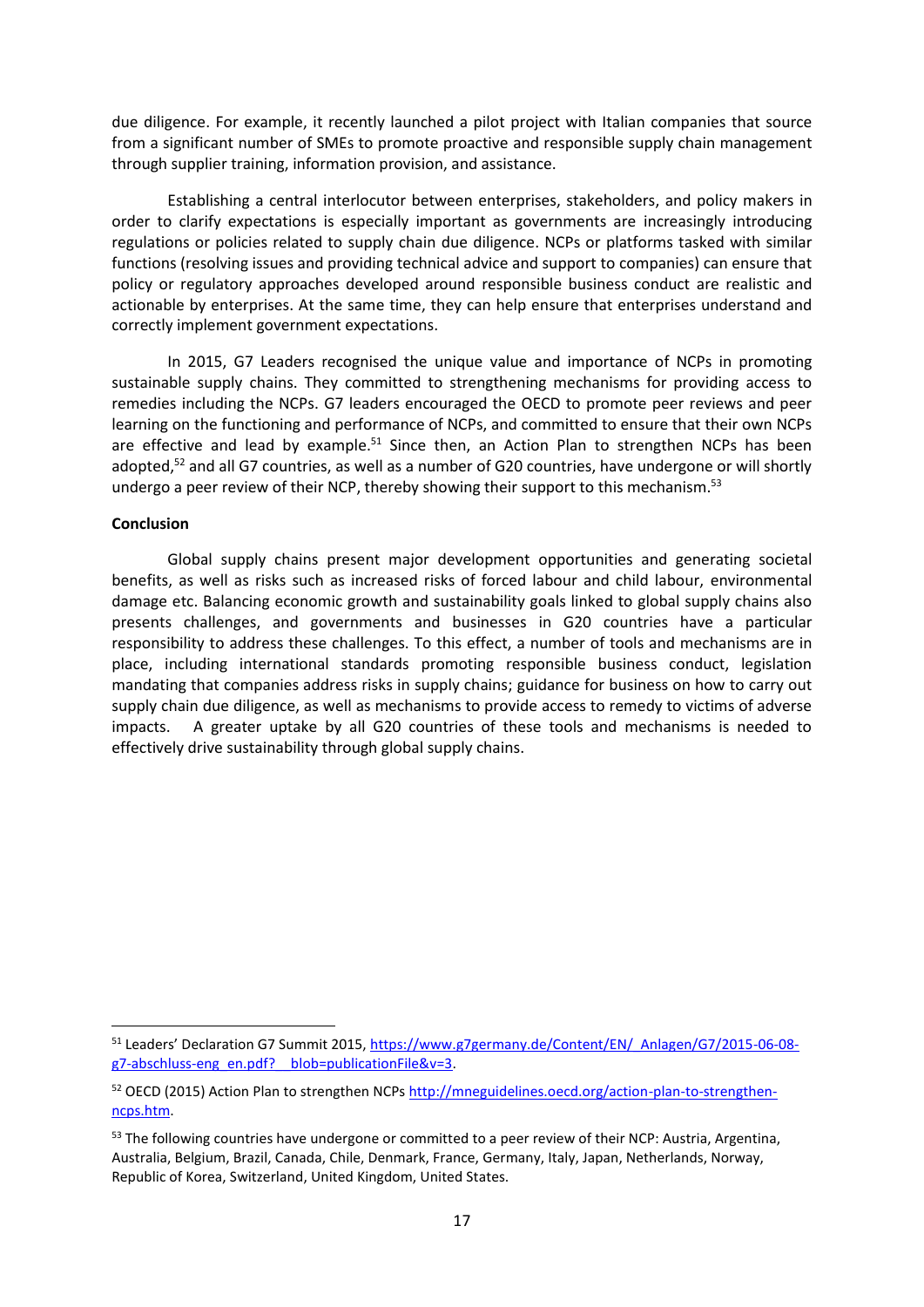# <span id="page-17-0"></span>**Annex 1: Due Diligence for Sustainable Supply Chains**

This Annex provides a brief overview of the core concepts related to due diligence for sustainable supply chains and responsible business conduct.<sup>54</sup>

Enterprises can create or be involved with:

- **positive impacts** on society and contribute to sustainable development, for example through job creation, human capital development, raising investment and fostering innovation.
- **adverse impacts** related to human rights, workers conditions, the environment, bribery, disclosure and consumers through their own activities or their business relationships.

Enterprises should both maximise positive impacts and avoid adverse impacts. For this purpose, they are expected to carry out due diligence.

#### **WHAT IS DUE DILIGENCE?**

**.** 

Due diligence is the process through which enterprises can identify, prevent, mitigate and account for how they address their actual and potential adverse impacts. Enterprises should carry out due diligence building on existing systems that underpin their management of risks. What may be new about this approach is orienting these systems towards sustainable supply chains and responsible business conduct:

- Expanding or reorienting their due diligence process to focus not only on risks to the enterprise, but also risks to the environment, to workers, to consumers, to people and their human rights and of unethical conduct.
- Identifying and managing not only risks associated with the enterprise's own operations, but also the risks the enterprise may create or be involved in through its web of business relationships, for example through its supply chain.

#### **CAPTURING THE "ESSENCE" OF DUE DILIGENCE:**

- It covers the different risk areas related to responsible business conduct<sup>55</sup>: disclosure; human rights; workers and industrial relations; environment; bribery, bribe solicitations, extortion; consumers interests.
- It is a risk-based approach, meaning that efforts should be proportional to risk; the potential and actual severity of impacts are the driving force to scale up or down due diligence.
- $\checkmark$  Prioritisation is crucial to identify the relative severity of responsible business conduct impacts and focus due diligence efforts.
- $\checkmark$  It is a systematic approach, involving on-going, proactive and reactive processes with a focus on progressive improvement.
- $\checkmark$  The nature and extent of due diligence varies according to company circumstances and the situation, such as the size of the enterprise, its sector, operating environment or market, business model, position in the supply chain, etc.
- $\checkmark$  Stakeholder engagement is used to involve those potentially directly or indirectly affected by its operations or business relationships.
- $\checkmark$  Collaboration with enterprises at a sector-wide level, workers, home and host governments, and civil society enhances due diligence.
- $\checkmark$  Providing for or co-operating in remedy for adverse impacts the enterprise "caused or contributed to" is an outcome of due diligence.

<sup>54</sup> These concepts are based on the OECD Guidelines and the UN Guiding Principles.

<sup>&</sup>lt;sup>55</sup> These areas are addressed in the OECD Guidelines, the UN Guiding Principles, and core ILO Conventions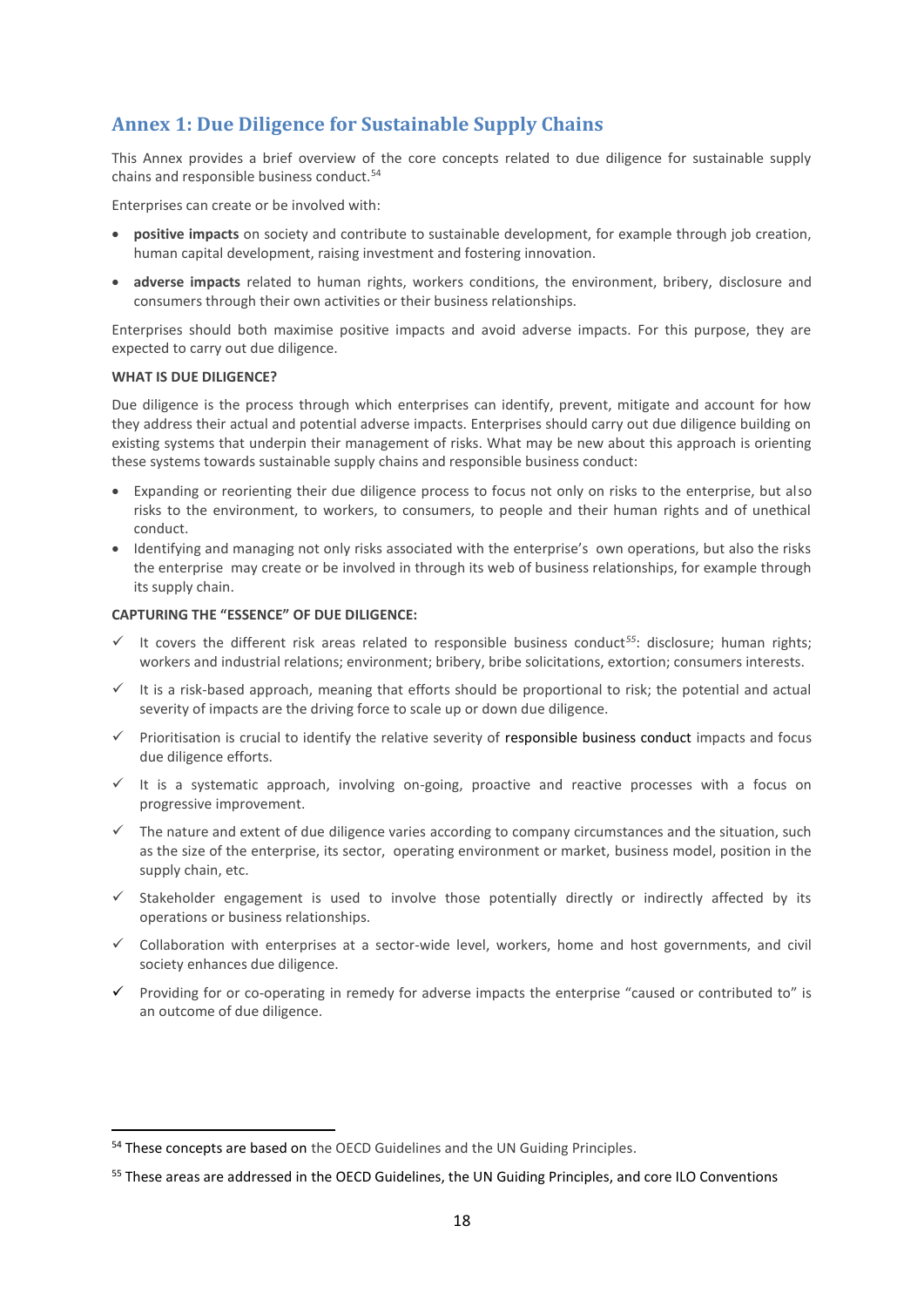### **Summary of key actions to put a due diligence process in place**

### **I. Embed responsible business conduct into policy and management systems**

- 1. Devise and adopt an RBC policy (or combinations of policies) that provide guidance to staff and business partners and a clear signal to stakeholders and publish the RBC policy (or policies) to support transparency.
- 2. Embed the RBC policy into its enterprise culture, approaches and management systems to make sure it is rooted in the enterprise and is actually implemented as part of everyday business.
- 3. Assign accountability for RBC matters to senior management, and for public companies, assign board level responsibilities; complement this by assigning responsibility across relevant departments.
- 4. Develop management system(s) with internal controls that are commensurate with the RBC risks of its operations and operating contexts to integrate RBC into its everyday business processes.
- 5. Support implementation by providing adequate resources & training to staff, and as appropriate, business partners.
- 6. Incorporate RBC expectations and policies into supplier or other business relationships, including through contracts or other forms of written agreements with business partners.

### **II-A. Identify and assess adverse RBC impacts**

- 1. Use a variety of tools/approaches to scope out and identify risks of harm on all matters covered by the Guidelines that may be likely to be in the enterprise's own operations and with its business relationships.
- 2. Use iterative processes to prioritise and hone in on RBC risks and impacts, moving from general areas of RBC risk to more specific RBC risks and impacts associated with its activities and its business relationships.
- 3. Assess whether those RBC risks or actual impacts would have the kind of adverse impacts covered by the Guidelines, by benchmarking against relevant laws and regulations and the Guidelines and assess the enterprise's relationship to the adverse impacts (i.e. cause, contribute or directly linked).
- 4. Repeat these processes on a regular basis, recognising that more complex an enterprise and/or the higher the RBC risks, the more in-depth these processes will need to be.

### **II-B. Prevent and mitigate adverse RBC impacts**

- 1. Design response plans that are fit for purpose for the potential or actual RBC impacts and corresponds to the enterprise's involvement with the impact.
- 2. Prioritise responses as necessary, based on severity of the potential or actual impacts.
- 3. Use leverage with business relationships to prompt responses to potential or actual impacts.

### **II-C. Track performance**

- 1. Develop or adapt systems to track how it is responding to RBC risks & impacts and monitor implementation of any management plan against established objectives, goals and timelines.
- 2. Seek to identify trends and patterns that highlight recurring problems and issues that have been missed.
- 3. Feedback lessons learned into improving due diligence and its outcomes in the future.

### **II-D. Communicate**

- 1. Disclose timely and accurate information on all material matters regarding their activities, structure, financial situation, performance, ownership and governance as set out in the Guidelines and the OECD Principles of Corporate Governance, if applicable.
- 2. Disclose additional information set out in the Guidelines to improve understanding of the enterprise's operations.
- 3. Communicate with stakeholders to account for how the enterprise has addressed actual and potential adverse RBC impacts, adapting communication channels as necessary to stakeholders.

### **III. Provide for or cooperate in remediation when appropriate**

- 1. Enable remediation for harms caused or contributed to, using a variety of avenues.
- 2. Provide for or co-operate through legitimate processes in the remediation of adverse human rights impacts where they identify that they have caused or contributed to these impacts.

Due diligence process **Due diligence process**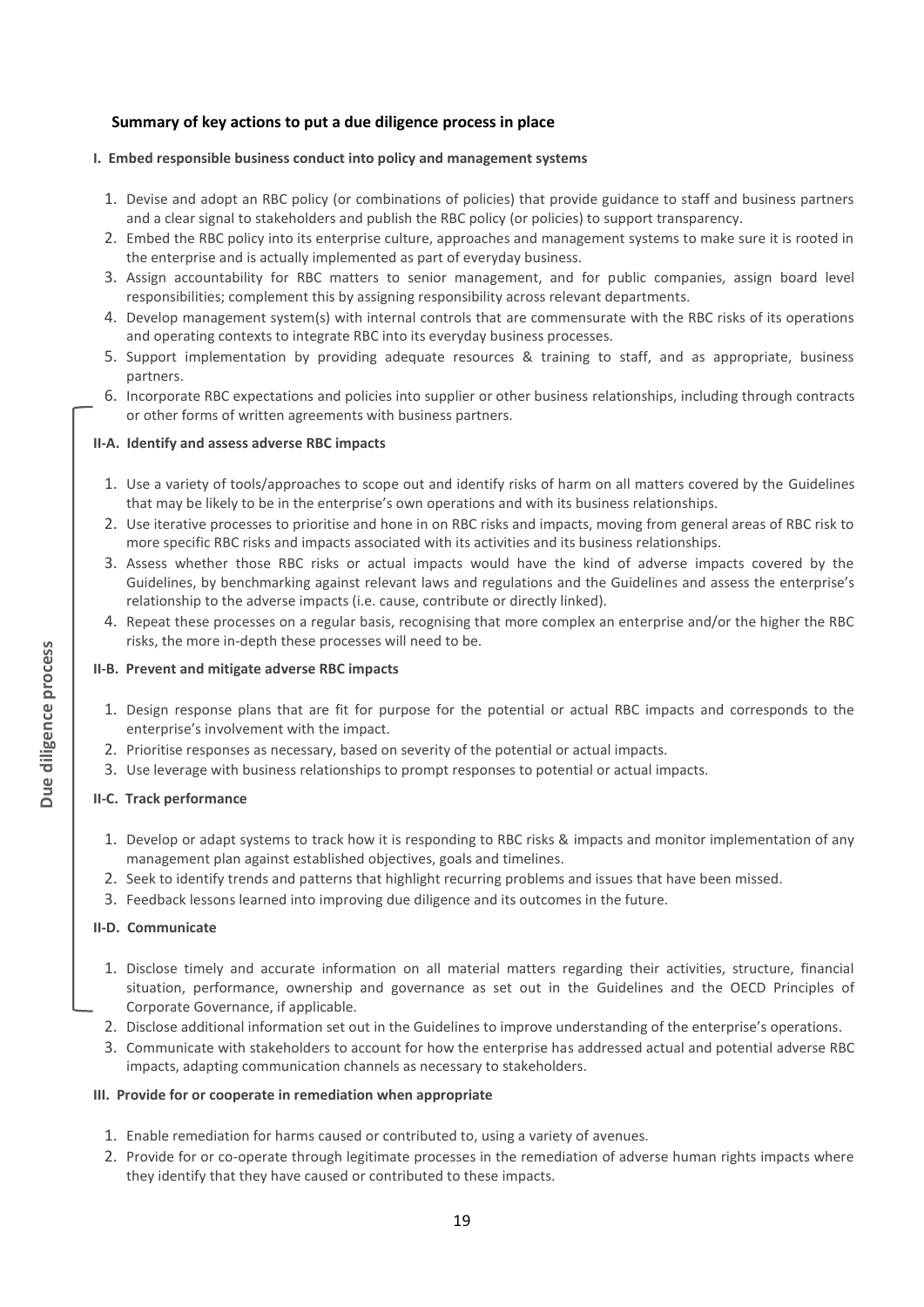# <span id="page-19-0"></span>**Annex 2: Examples of cases handled by National Contact Points**

### **Cases involving supply chains**

- **Recommendation to carry out supply chain due diligence (2016):** The Clean Clothes Campaign submitted a complaint to the Danish NCP alleging PWT Group, a clothing company, had not observed the Guidelines due to a failure to carry out due diligence in relation to its supplier, a textile manufacturer which was located in the Rana Plaza, Bangladesh. The NCP found that PWT Group had not applied processes for due diligence in compliance with the Guidelines. In particular, PWT Group had failed to make demands its supplier ensure employees' basic human and labour rights, including failing to take adequate steps to ensure occupational health and safety in their operations. The NCP issued a statement recommending that PWT take several actions to carry out due diligence as recommended by the Guidelines.<sup>56</sup>
- **Agreement to improve safety in supplier factories (2013):** The case Uwe Kekeritz and Karl Rieker GmbH & Co (handled by the NCP of Germany) concerning the Tazreen factory fire in Bangladesh, led to an agreement by which the company committed to improve the fire and building safety standards in its supplier factories. Measures included reducing the number of supplier factories, establishing long-term supplier relations, close supervision by local staff, and signing the Bangladesh Accord on Fire and Building Safety.

### **Cases involving child labour**

1

- **Child labour in cotton sourcing**: In 2011, several complaints were submitted regarding sourcing of cotton from Uzbekistan cultivated using child labour. The NCP mediation processes led to several agreements with companies involved in sourcing the products as well as heightened industry attention to this issue. Several years later, one of the complainants, the European Center for Constitutional and Human Rights (ECCHR) concluded that the submission of the complaints had encouraged traders to take some steps to pressure the Uzbek government to end forced labour, although company commitment and media attention around the issue diminished over time. The report also noted that the complaints submitted to NCPs triggered investment banks' monitoring of forced labour issues in Uzbekistan.
- **Failure to address child labour in supply chains (2007)**: The case Global Witness and Afrimex UK Ltd handled by the NCP of the UK involved an allegation of non-observance of various chapters of the OECD Guidelines through activities in the DRC by the company Afrimex. The NCP concluded that Afrimex did not undertake appropriate due diligence in its supply chain and failed to take requisite steps towards the elimination of child labour and forced labour in the mines it was sourcing from. This case helped to catalyse the development of the OECD Due Diligence Guidance for Responsible Supply Chains of Minerals from Conflict-Affected and High-Risk Areas, today the leading on responsible mineral supply chains.

<sup>&</sup>lt;sup>56</sup> All cases are recorded in the OECD Database of specific instances<http://mneguidelines.oecd.org/database>